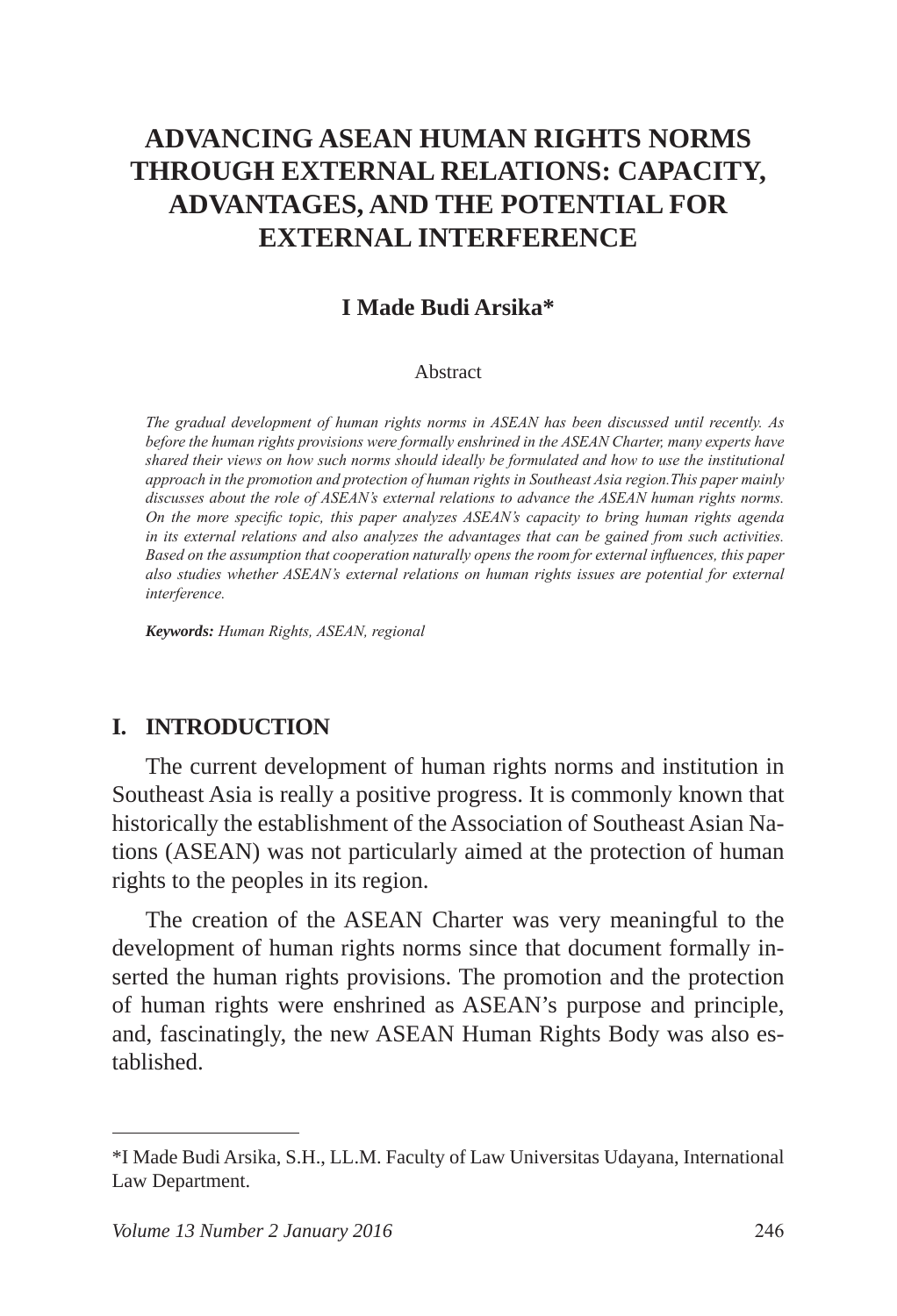The ASEAN Charter is indeed not a final goal, because there are still many efforts should be executed to more develop human rights norms. In this regards, the universal human rights norms and the existing national human rights norms in its members have to be enriched by the creation of a regional human rights norms to be applied exclusively in Southeast Asia. Although the gradual development of regional human rights norms in this region invites some pessimistic views, the successful experiences from any other regions actually can be used as positive motivation.

The process of creating norms is primarily organized through internal mechanisms. However, considering that ASEAN's external relations presently plays significant role to attain ASEAN interests, it could also be expected as a means to advance ASEAN human rights norms. The long-time experiences of ASEAN's external relations will be valuable to bring the human rights issue into formal agendas of ASEAN cooperation with its external partners.

It is commonly realized that the nature of external relations is opening the formal relation between the actors to seek the potential cooperation for their mutual benefits. For the sceptic commentator, the unclear limitation of the conduct of external relations is really potential for external interference and also could threaten the state's sovereignty. Hence, it is actually still become a basic question whether the external relations can substantially give advantages to advance ASEAN human rights norms.

# **II. THE SIGNIFICANCE OF REGIONAL HUMAN RIGHTS NORMS**

Primarily since the Post-Second World War, the global advocacy of human rights has brought tremendous impacts to the international community. After the Charter of the United Nations (UN Charter) has been made,<sup>1</sup> the establishment of Universal Declaration of Human Rights (UDHR) in 1948 subsequently was the paramount of the development

<sup>&</sup>lt;sup>1</sup> There are some provision on UN Charter that regulates human rights matter, for instance; Preamble, par 2, Art. 1 (3), Art. 13 (1) (b), Art 55 (c), Art. 62 (2), Art. 68, Art. 76 (c).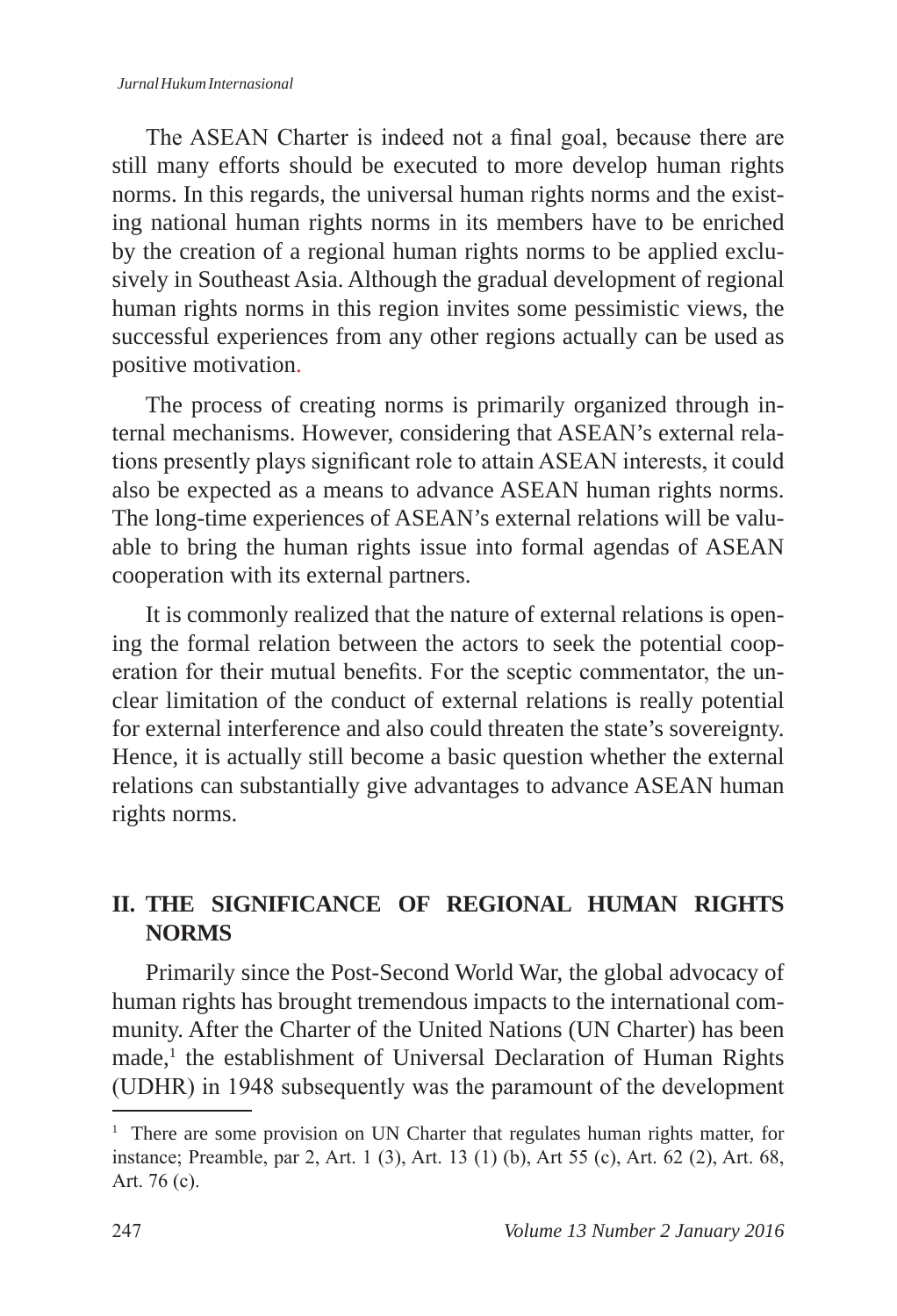of international human rights law. Since then, it inspired several multilateral human rights treaties such as the two international covenants in 1966. The birth of many new states after the colonialism era has also linked with the trend of human rights development.

Interestingly, the regionalism trend responded the global development of human rights by arranging regional standard-setting on that concern. Again, it can be argued that the UDHR has encouraged the regional communities to pay their more attention on human rights issues since this document recognized that everyone is entitled to all the rights and freedoms without distinction of national origin or under any other limitation of sovereignty,<sup>2</sup> which implicitly means that regional communities/organizations have chance to regulate the matter of human rights. This is actually in line with Martin Dixon's argument that views if, then, the universal protection of a significant number of human rights is unattainable, perhaps the best way forward is to focus on establishing effective regional machinery.3

Another important declaration, The UN Vienna Declaration and Programme of Action (VDPA,1993) determines that the effort to promote and to protect human rights must taking into consideration the significance of national and regional particularities and various historical, cultural and religious backgrounds.<sup>4</sup> Taking into account that regional arrangements play a fundamental role in promoting and protecting human rights, it reiterates the need to consider the possibility of establishing regional and sub regional arrangements for the promotion and protection of human rights where they do not already exist.<sup>5</sup>

The establishment of Human Rights Council has also considered this matter. In the United Nations General Assembly Resolution A/60/251 it states that the Human Rights Council shall work in close cooperation in the field of human rights with regional organization, as well with the

<sup>2</sup> Art 2 of the Universal Declaration of Human Rights 1948.

<sup>&</sup>lt;sup>3</sup> See Martin Dixon, Textbook on International Law, 6<sup>th</sup> Edition, Oxford University Press, New York, 2007, p. 358.

<sup>4</sup> Vienna Declaration and Programme of Action, 1993, par I.5.

<sup>&</sup>lt;sup>5</sup> Ibid par I.37. Beside mentioned above, there are several paragraphs in this Declaration relate to human rights at regional level. See par I.18, par I.23, par II.A.2, par III.B.3.43, par III.C.76, par III.D.80, par III.E.85, par III.E.92, par III.E.98, and par III.F.100 of the Vienna Declaration and Programme of Action, 1993.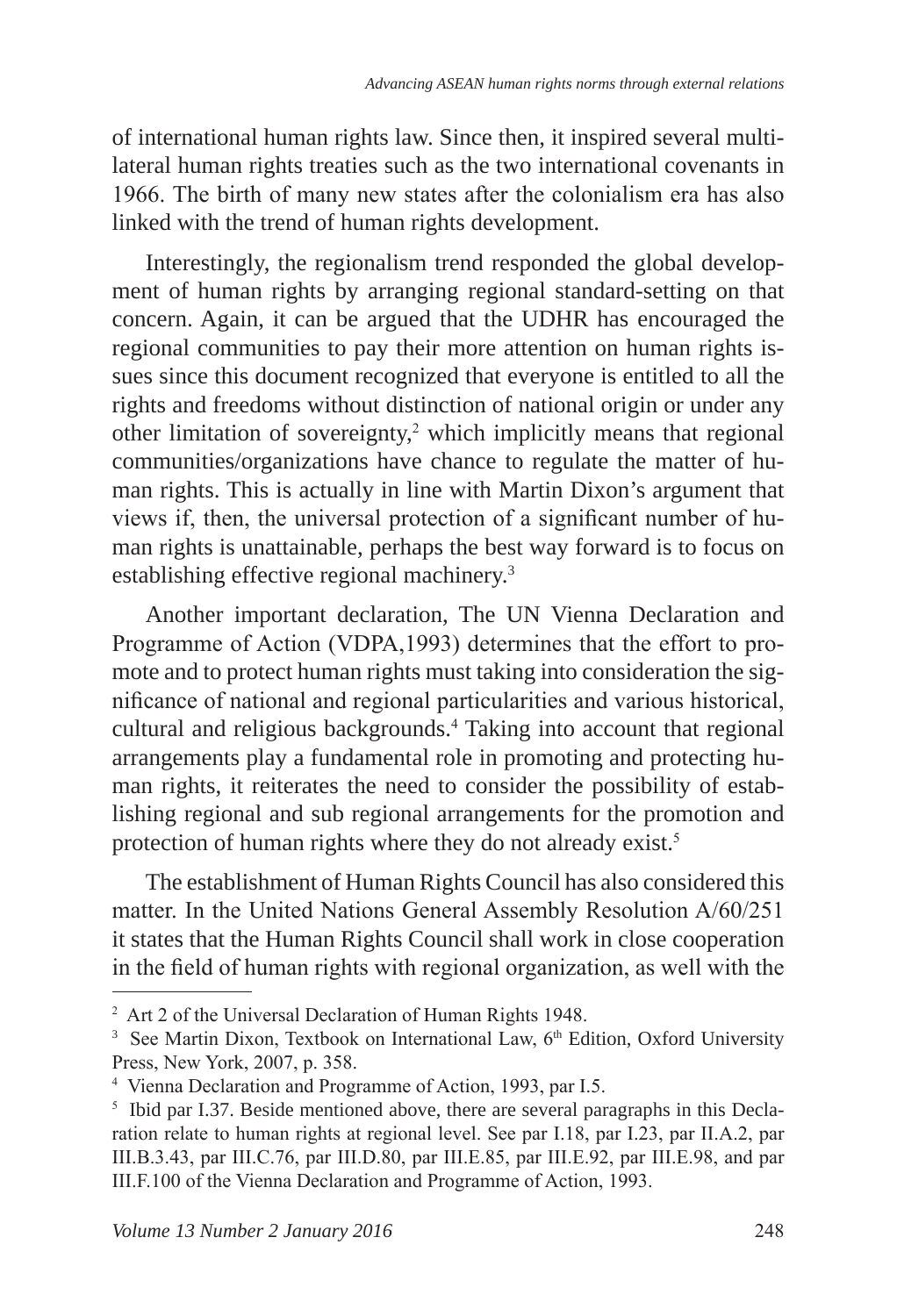Governments, National Human Rights Institutions and Civil Society.<sup>6</sup>

# **III. THE GRADUAL DEVELOPMENT OF REGIONAL HUMAN RIGHTS NORMS IN SOUTHEAST ASIA**

Southeast Asia is perhaps too late to start the regional human rights standard-setting. The grave violations of human rights occurred when Southeast Asian countries were strongly respecting the non-interference principle. That situation seems like each country observes the catastrophic breach of human rights happened in its neighbours as like watching the 'bloody aquarium' without doing anything.

The birth of ASEAN in 1967 was not specifically intended to advocate the rights of Southeast Asian peoples. One of the leading perceptions at that time was viewing human rights as sensitive issue which potentially emasculate the regional stability. Hence, ASEAN was not so eager to deliberate seriously such issue in its internal agenda.

The year of 1993 has become a historical momentum for human rights in Southeast Asia after the Joint Communiqué of the 26<sup>th</sup> ASEAN Ministerial Meeting in Singapore was launched. In that document, the ASEAN Ministers agreed that ASEAN should coordinate a common approach on human rights and actively participate and contribute to the application, promotion and protection of human rights<sup>7</sup> and also consider the establishment of an appropriate regional mechanism on human rights.<sup>8</sup>

There were actually some doubts about ASEAN's commitment to promote human rights when ASEAN decided to accept new members which had problems with human rights issues, e.g. Vietnam (1995), Laos and Myanmar<sup>9</sup> (1997) and Cambodia (1999). The critical question was how ASEAN can make regional arrangement concerning human

<sup>6</sup> Art 5 (h) of the UNGA Resolution A/60/251.

<sup>&</sup>lt;sup>7</sup> Joint Communique of the 26<sup>th</sup> ASEAN Ministerial Meeting, 1993, par 17.

<sup>8</sup> *Ibid*, par 18.

<sup>9</sup> The acceptance for Myanmar as a member of ASEAN in 1997 is an example how controversial it was. At that time, ASEAN apparently had a preference to achieve regional unity rather than considered international pressure not to accept Myanmar as a new member of ASEAN.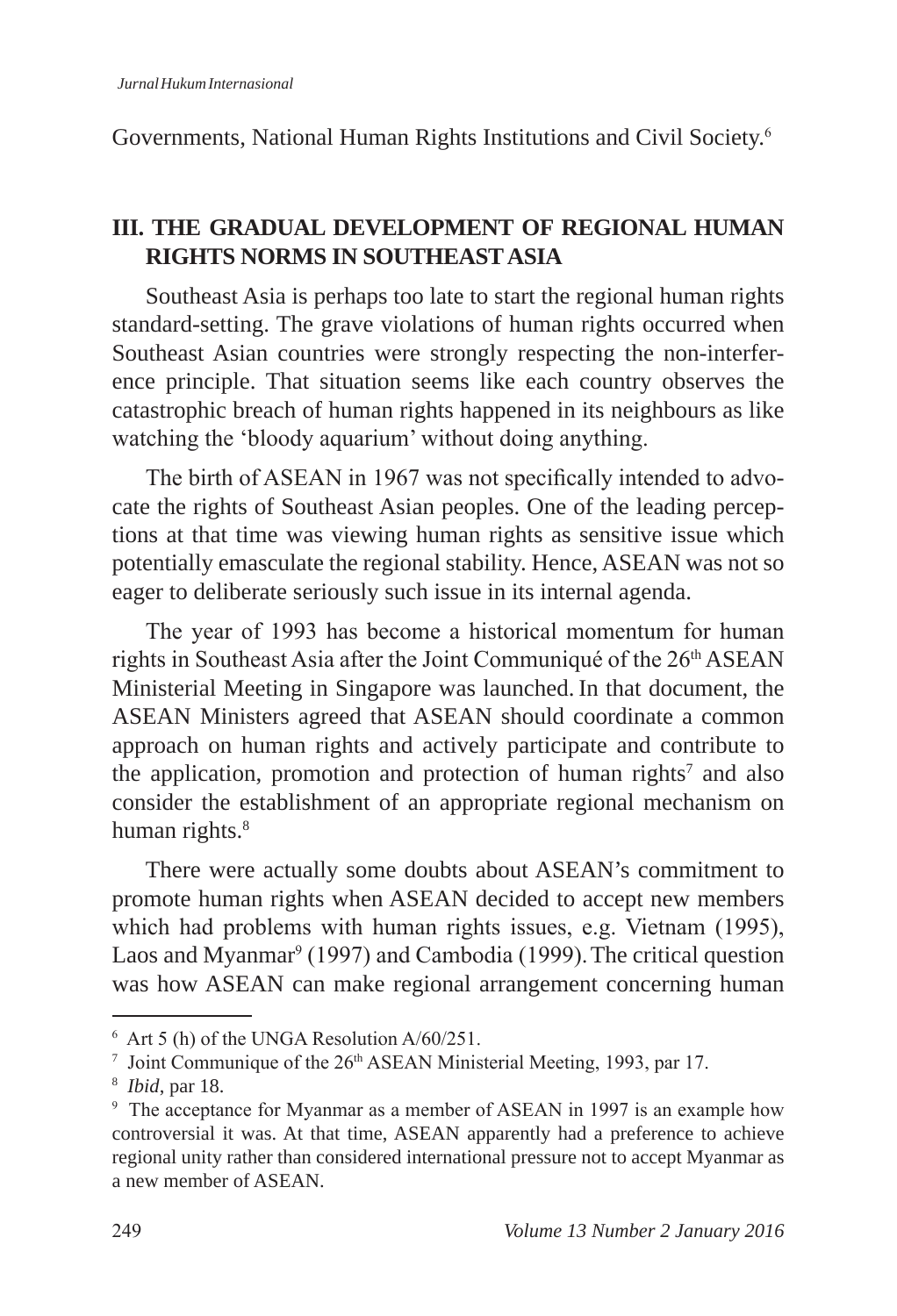rights if some member states have no serious willingness to overcome their domestic human rights problems.

While some Joint Communiqués of the ASEAN Ministerial Meetings described how the human rights gradually appear as an important issue in ASEAN,<sup>10</sup> the Vientiane Action Program  $(2004)$  brought human rights issues into the real program of actions. It mentions that one of the strategies for ASEAN political development is promote human rights and obligations.<sup>11</sup>

In January 2007, a step forward has been made by ASEAN through ASEAN Declaration on the Protection and Promotion of the Rights of Migrant Workers. It also subsequently established ASEAN Commission on Migrant Workers (ACMW) as a formal institution which responsible to that concern.

When ASEAN Charter was finally enacted, it was actually not so surprising to realize that this legal instrument mentions explicitly that one of ASEAN purpose is to promote and protect human rights and fundamental freedoms, with due regard to the rights and responsibilities of the Member States of ASEAN.12 Moreover, Article 2 (2) (i), highlighted the respect for fundamental freedoms, the promotion and protection of human rights, and the promotion of social justice as ASEAN principle. The ASEAN Human Rights Body (AHRB)<sup>13</sup> perhaps the most progressive development. As after it was introduced, the ASEAN Intergovernmental Commission on Human Rights (AICHR) subsequently established as a manifest of AHRB.

Furthermore, in 2010 the ASEAN Commission on the Promotion and Protection of the Rights of Women and Children (ACWC) was formally inaugurated. Interestingly, the Terms of Reference (ToR) of both ACWC and AICHR recognizes the gradual development of human

<sup>13</sup> Art. 14 of the ASEAN Charter

<sup>&</sup>lt;sup>10</sup> See Joint Communique of the 26<sup>th</sup> ASEAN Ministerial Meeting, Singapore, 23-24 July 1993, par 16, 17, and 18; Joint Communique of the Thirty-First ASEAN Ministerial Meeting Manila, Philippines, 24-25 July 1998, par 19, 28, and 29; Joint Communique of the 34th ASEAN Ministerial Meeting Hanoi*,* 23-24 July 2001, par 30; and Joint Communiqué of the 36th ASEAN Ministerial Meeting Phnom Penh, 16-17 June 2003, par 33 and 36;.

<sup>&</sup>lt;sup>11</sup> Art II.1.1 (ii) of the ASEAN Vientiane Action Program, 2004.

<sup>&</sup>lt;sup>12</sup> See Art 1 (7) of the ASEAN Charter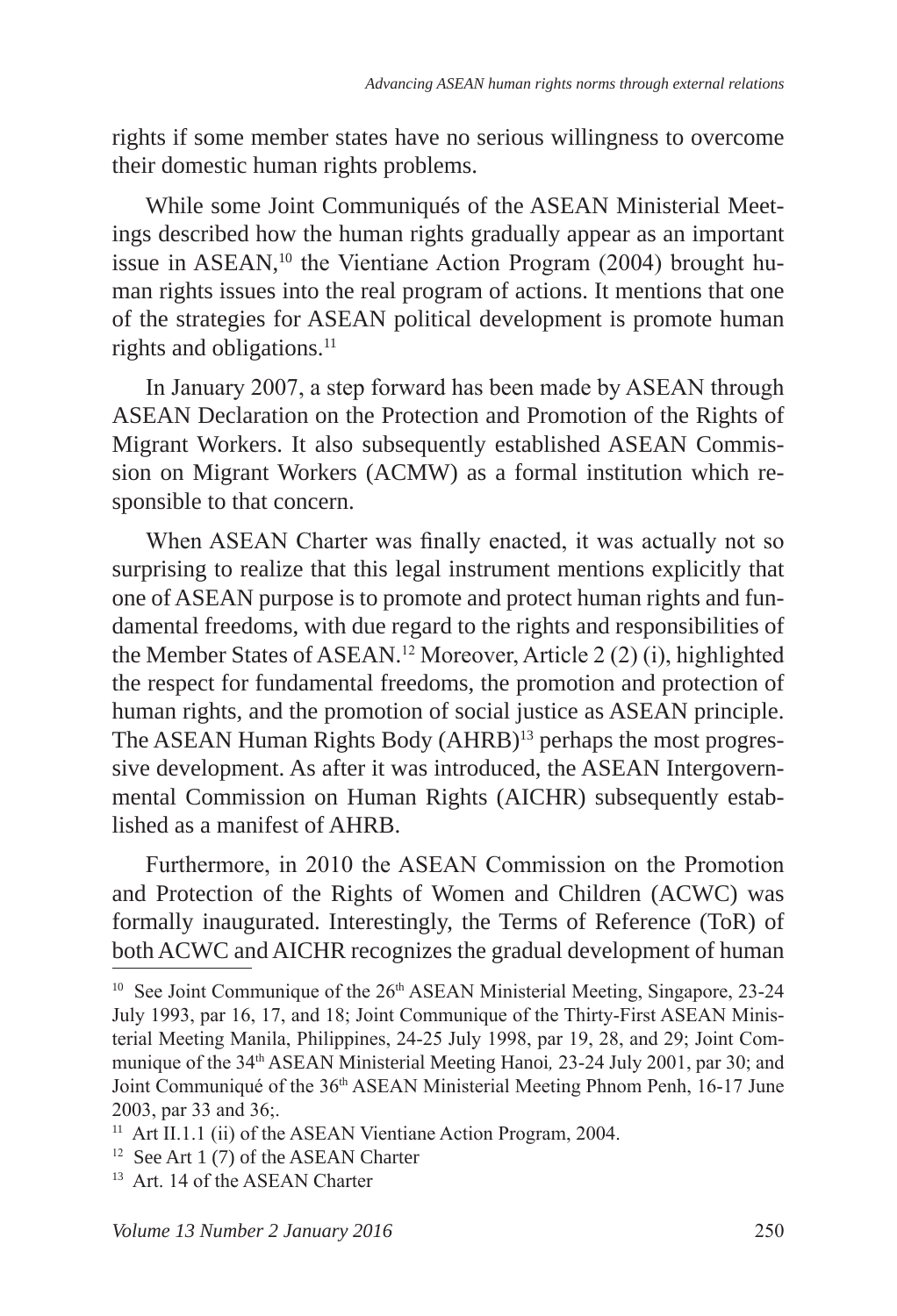rights norms in Southeast Asia by adopting an evolutionary approach to the development of human rights norms and standards in ASEAN.<sup>14</sup>

In analyzing this topic, it is important to quote the view of Rodolfo C. Severino, the former ASEAN Secretary General. He mentions, "The diversity in ASEAN, Cultures, languages, religions, races, etc is certainly greater than that of Europe or Latin America. ASEAN therefore must carefully nurture its cohesion. Its institutions and processes must be allowed to evolve slowly. The pace of that evolution cannot be forced."<sup>15</sup>

The gradual development of human rights in Southeast Asia region is a real situation. However, at least, the current achievements as aforementioned clarify the perception that views human rights as an abstract concept in Asia.<sup>16</sup>

# **IV. OBSERVING THE DEVELOPMENT OF HUMAN RIGHTS NORMS IN OTHER REGIONS**

A comparative lesson on the development of regional human rights outside the region of Southeast Asia is an interesting topic. ASEAN, for instance, could learn from the Europe as the most progressive region which successfully enacted many regional human rights instruments. The Convention for the Protection of Human Rights and Fundamental Freedoms, 1950 was a basic treaty besides any other legal instruments such as European Social Charter (1961, revised 1996), European Convention for the Prevention of Torture and Inhuman or Degrading Treatment or Punishment (1987), European Charter for Regional or Minority Languages (1992), Framework Convention for the Protection of National Minorities (1995), Council of Europe Convention on Action Against Trafficking in Human Beings (2005). More specific, ASEAN could also learn from the European Union (EU) as one of human rights

<sup>14</sup> ToR of AICHR, par 2.5 and ToR of ACWC, par 3.8.

<sup>15</sup> Rodolfo C. Severino, *ASEAN Rises to the Chalenge*, ASEAN Secretariat, Jakarta, 1999, p. 90

<sup>16</sup> See the analysis by Stan Stesser in Mark Hong, *"Afterword: Southeast Asia in a New Era*", in Rodolfo C Severino, Elspeth Thomson, and Mark Hong (Eds), Southeast Asia in a New Era: Ten Countries, One Region in ASEAN, ISEAS Publishing, Singapore, 2010, p.271.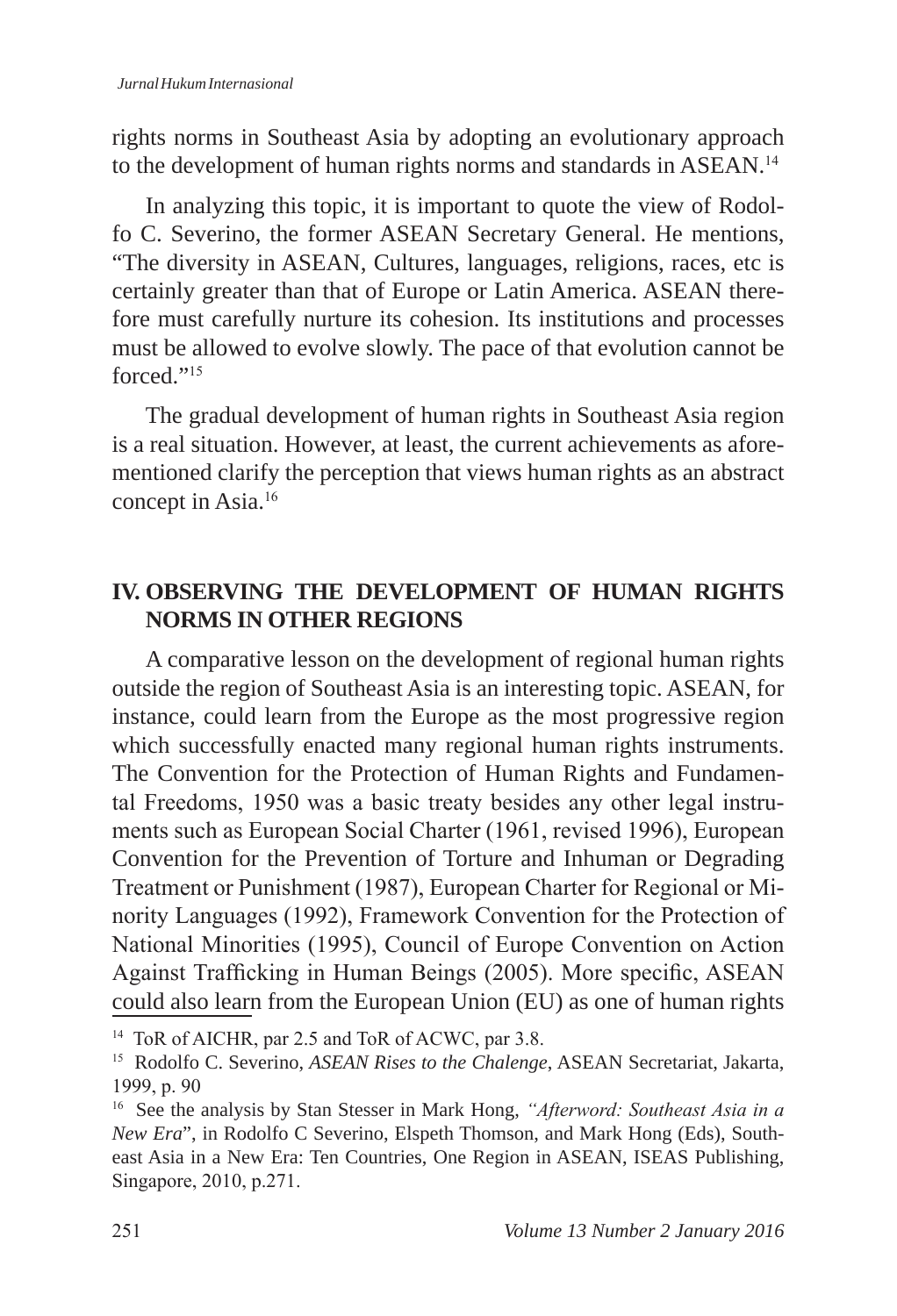promoters. In 2000, EU has shown its serious concern to the human rights issues by recognizing the rights, freedoms and principles of the People on Charter of Fundamental Rights of the European Union. The Guidelines Human Rights and International Humanitarian Law made by Council of European Union is also another good example. Those Guidelines are used as practical tools to help EU representations in the field better advance the EU policy.<sup>17</sup>

America and Africa also have willingness to develop their own regional human rights norms. The region of America has indicated its effort to promote and protect Human Rights, although they still focus on Civil and Political Rights.18 In another side, Africa's historical backgrounds which coloured by phenomena of colonialism, apartheid, crimes against humanity, genocide, civil war, and poverty, were used to formulate the magnificent ideas of human rights, such as rights to a general satisfactory environment favorable to their development,<sup>19</sup> rights to sustainable development, $20$  and human duties. $21$  In the context of regional organization, The African Union (AU) enshrined human rights as its objective and principle in its Constitutive Act.<sup>22</sup>

While there is no regional instrument yet in Asia that has come into being,<sup>23</sup> some Arab countries declared its concern to the human rights in particular characteristic. Moreover it rejects all forms of racism and Zionism and introduces the usage Islamic Shariah in human rights mat-

<sup>17</sup> See Javier Solana, *Preface of the Brochure of EU Council Guidelines Human Rights and International Humanitarian Law*, General Secretariat of EU Council, Brussel, 2009, par. 2

<sup>&</sup>lt;sup>18</sup> It doesn't mean, however, that America Region has not paid its attention to the Economic, Social, and Culture Rights. See Chapter III of Part I of the American Convention on Human Rights (1969) and Additional Protocol to the American Convention on Human Rights in the Area of Economic, Social, and Culture Rights (Protocol San Salvador', 1988).

<sup>&</sup>lt;sup>19</sup> Art 24 of the African Charter on Human and Peoples' Rights (1981).

<sup>20</sup> Art 19 of the Protocol on the Rights of Women in Africa (2003).

<sup>&</sup>lt;sup>21</sup> Chapter II of the Part I of the African Charter on Human and Peoples' Rights (1981).

<sup>&</sup>lt;sup>22</sup> See Art. 3 (e) and (h) and also Art. 4 (m) of the Constitutive Act of African Union, 2000.

<sup>23</sup> Christian Tomuschat*, Human Rights: Between Idealism and Realism,* Second Edition, Oxford University Press, New York, 2008, p.36.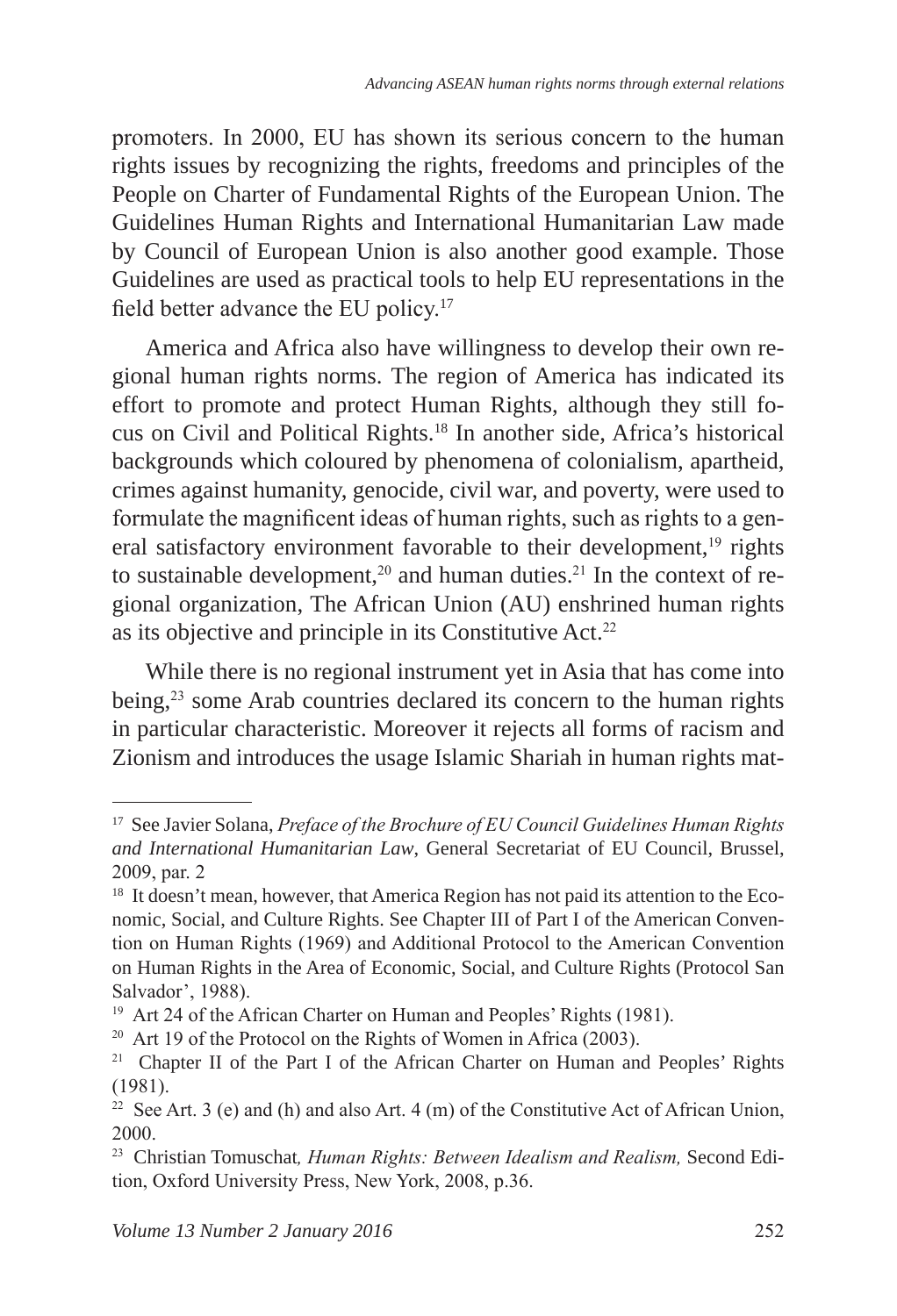ters.<sup>24</sup> Even though the Arab League has not explicitly mentioned its concern to the human rights, some of its purpose actually related to the human right issues.<sup>25</sup>

Regarding the results of the interaction of the various regional systems with one another and with the UN, Dinah Shelton describes as  $helow<sup>.26</sup>$ 

*"As the systems have evolved, the universal framework within which they began, together with their own interactions, have had surprisingly strong influence, leading to converging norms and procedures in an overarching interdependent and dynamic system. In many respects they are thinking globally and acting regionally. Each uses the jurisprudence of the other systems and amends and strengthens its procedures with reference to the experience of the others. In general, their mutual influence in highly progressive, both in normative development"* 

Essentially, there are several regions that could be learned by ASEAN in order to create a regional standard-setting on human rights. Europe is the most advanced region with this concern because its existing treaties are commonly used as prototype of the successful effort in achieving regional human rights norms. Beside that, the notable human rights development in Latin America and Africa should also be taken into consideration by ASEAN.

# **V. ADVANCING THE ASEAN HUMAN RIGHTS NORMS**

Although ASEAN over the years had concluded agreements or issued declarations on specific human right issues e.g. trafficking in persons, child labour, violence against women, and the treatment of migrant workers, $27$  it is still important to assess the chance to further develop the regional human rights norms in Southeast Asia. As previously explored, the legal bases have been already created, the human

<sup>&</sup>lt;sup>24</sup> See Preamble, par 5, Art. 2(3), and Art. 3 (3) of the Arab Charter (2004).

<sup>&</sup>lt;sup>25</sup> They are economic, cultural, social, health, nationality, extradition, affairs. See art II of the Pact of Arab League.

<sup>26</sup> Henry J. Steiner, Philip Alston, and Ryan Goodman, *International Human Rights in Context*: Law, Politics, Morals – Text and Materials, Third Edition, Oxford University Press, 2007, p.931.

<sup>&</sup>lt;sup>27</sup> See Rodolfo C Severino, Elspeth Thomson, and Mark Hong (Eds), op.cit, p.248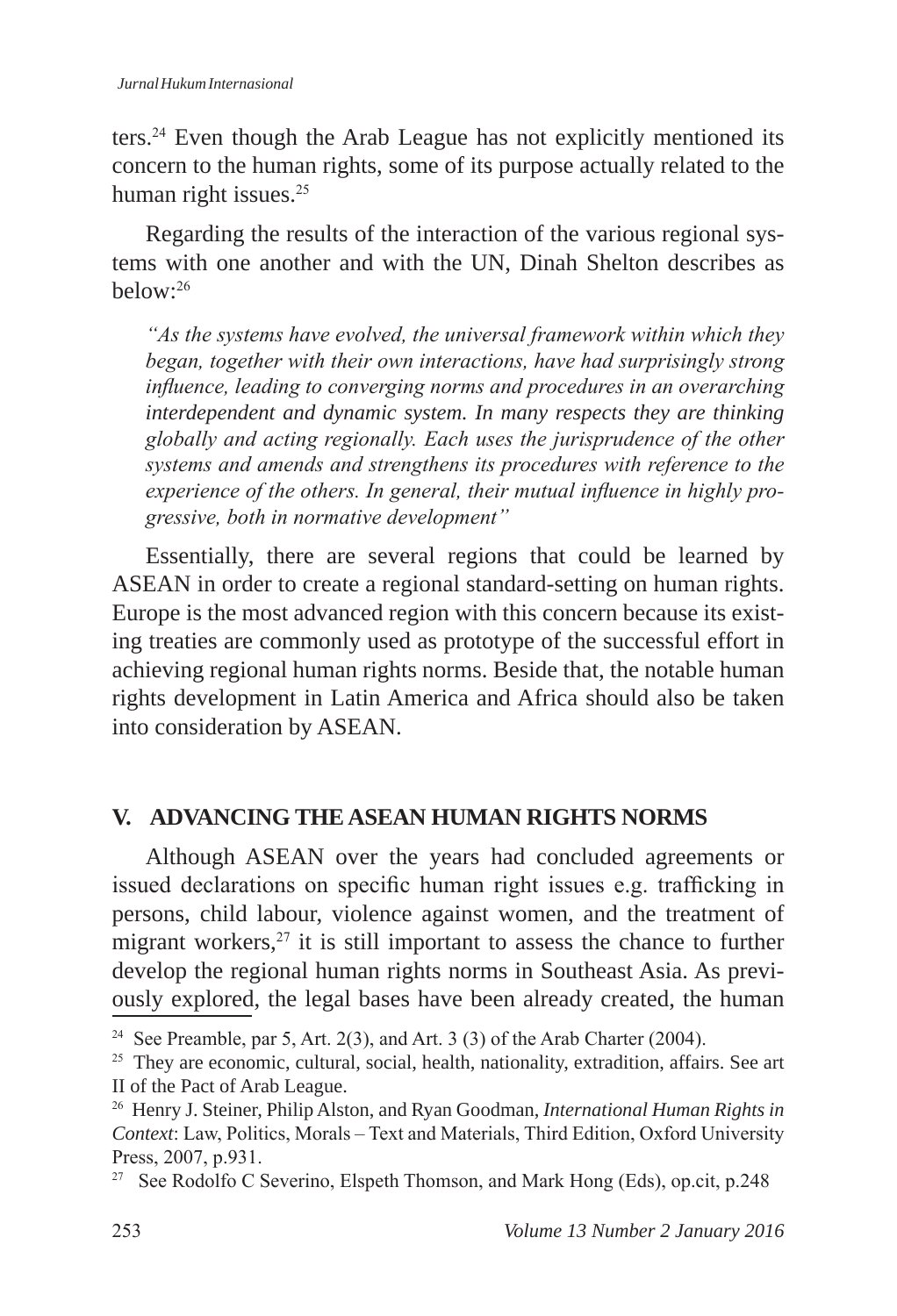rights institutions have been established, and the willingness of ASEAN members to develop human rights norms has also increased. Therefore, the remaining problems are how to advance the existing ASEAN human rights norms.

Generally speaking that norm consists of the substance, structure, and cultural aspects. This notion actually can be used to construct the idea of this paper. Hence, the phrase 'advancing ASEAN human rights norms' in this paper is intended to describe a set of comprehensive and never-ending processes to improve or modify the existing ASEAN human rights norms to achieve the highest standard of human rights in the Southeast Asia region. The advancing human rights norms primarily will be performed by capturing the added value, improving the human rights institutions, and creating conducive condition for encouraging the optimum involvement of ASEAN people in the creation, implementation, and the enforcement of human rights norms.

**First**, the process of capturing the added value might be done by exploring the wisdom of ASEAN members' people in their daily life activities which contain human rights aspects, by identifying the regional similarity of human rights values amongst the ASEAN members, and by adopting the universal values of human rights. This process can be deemed as a deep discourse between the notions of universality of human rights and cultural relativism in which we can look at the academic and political debates regarding the Western value of human rights and the what so called as 'Asian value'. It actually can be understood if ASEAN peoples seems reluctant to install the western values to their human rights norms, however, in contrast, it is also not so wise to reject those western values by totally ignoring the global human rights standards. It is arguably that the regional approach involves certain possible risk that it might serve to insulate the area from outside influences and encourage it to ignore the global standards and institutions of the United Nations system.<sup>28</sup> In this regards, ASEAN has to be more selective in indicating the proper values that visibly fit to be applied in Southeast Asia. As pointed out by Jack Donnelly, internationally recognized human rights actually leave considerable space for distinctively Asian

<sup>&</sup>lt;sup>28</sup> See Twenty-Eight Report of the Commission to Study the Organization of Peace (1980) in J. Steiner, Philip Alston, and Ryan Goodman, op.cit, p. 930-931.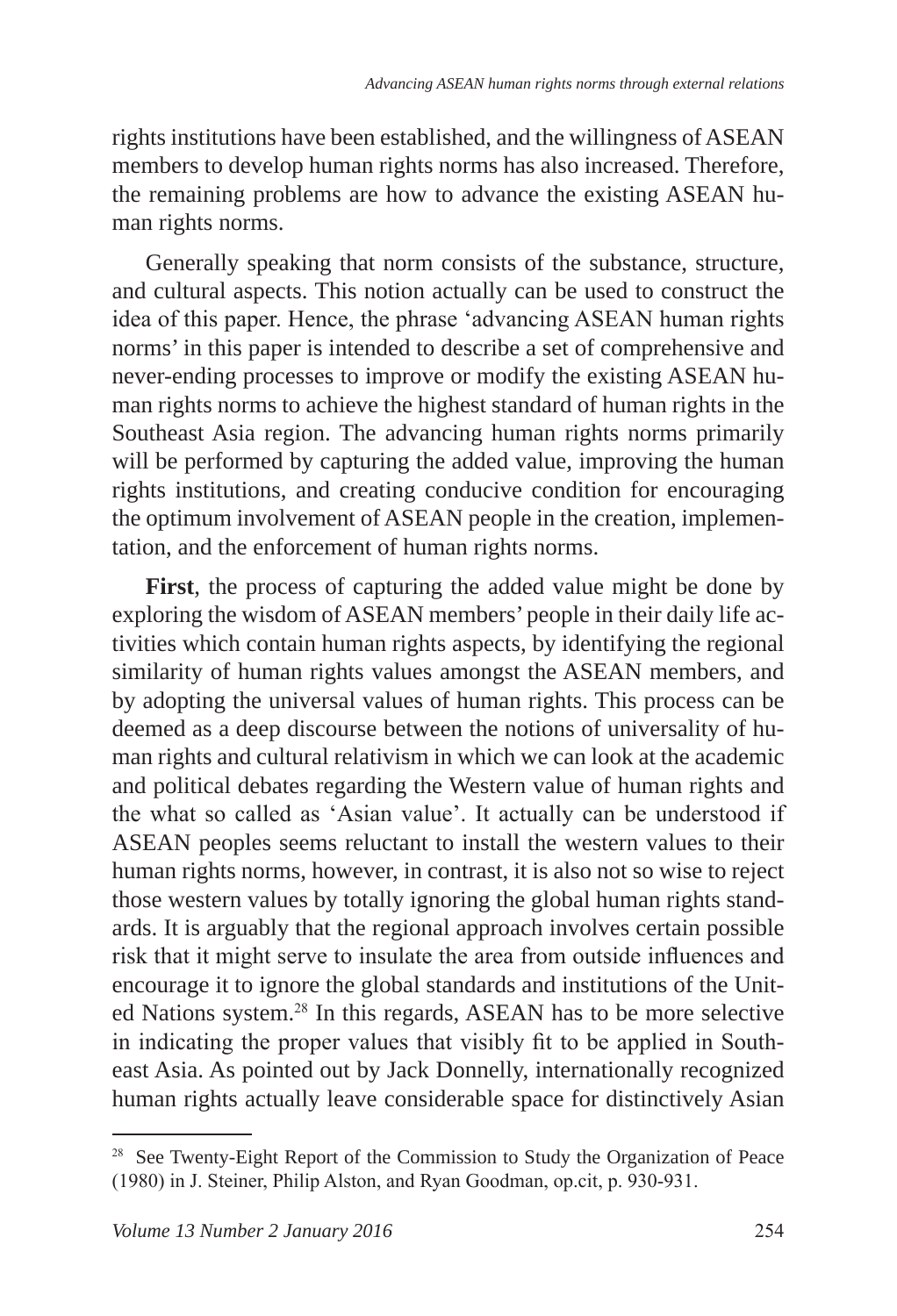implementations of these rights.<sup>29</sup>

**Second**, the process of improving the human rights institution might be implemented by evaluating the works of existing human rights bodies, by recommending the tasks to be carried out by those bodies, and even in the future, by establishing the new enforcement institution. Currently, there are AICHR, ACWC, ACMW and several national human rights institutions in ASEAN members. Pursuant to its ToR, the AICHR is the overarching human rights institution in ASEAN with overall responsibility for the promotion and protection of human rights in ASEAN<sup>30</sup> which shall closely consult, coordinate and collaborate with such bodies in order to promote synergy and coherence.<sup>31</sup> The institutional approach to engage ASEAN members in dealing with human rights issue is actually a challenge. In June 2004, for instance, Vietnam and other new members adamantly rejected proposal timetables for everything from democratic rule to the creation of national human rights commissions, in which, the concrete initiatives finally were reduced to little more than statements of principle with no timetables or deadlines established.<sup>32</sup>

**Third**, the process of creating conducive condition for encouraging the optimum involvement of ASEAN people's in the creation, implementation, and the enforcement of human rights norms can be done by educating the human rights in order to raise the peoples awareness,<sup>33</sup> by giving appropriate access to participate in the creation or modification of ASEAN human rights laws, by giving the rights to control its implementation, and even, if ASEAN in the future create an enforcement human rights institution, by granting the rights to enforce the violation of ASEAN human rights law. It can not be denied that in the mean time, the formal inter-state dialogue in ASEAN is the leading mechanism to determine ASEAN policies. However, sometimes its decisions are only realized exclusively by their elite officials. This is actually an obstacle

<sup>29</sup> See Jack Donnelly, Universal Human Rights in Theory and Practice, 2d, Cornell University Press, 2003, p.119.

<sup>30</sup> ToR of the AICHR, par 6.8.

<sup>31</sup> *Ibid*, par 6.9.

<sup>&</sup>lt;sup>32</sup> See Ronald Bruce St John, Revolution, Reform, and Regionalism in Southeast Asia: Cambodia, Laos, and Vietnam, Routledge, 2008, p.187.

<sup>33</sup> See ASEAN Political-Security Blueprint, part A.15.vi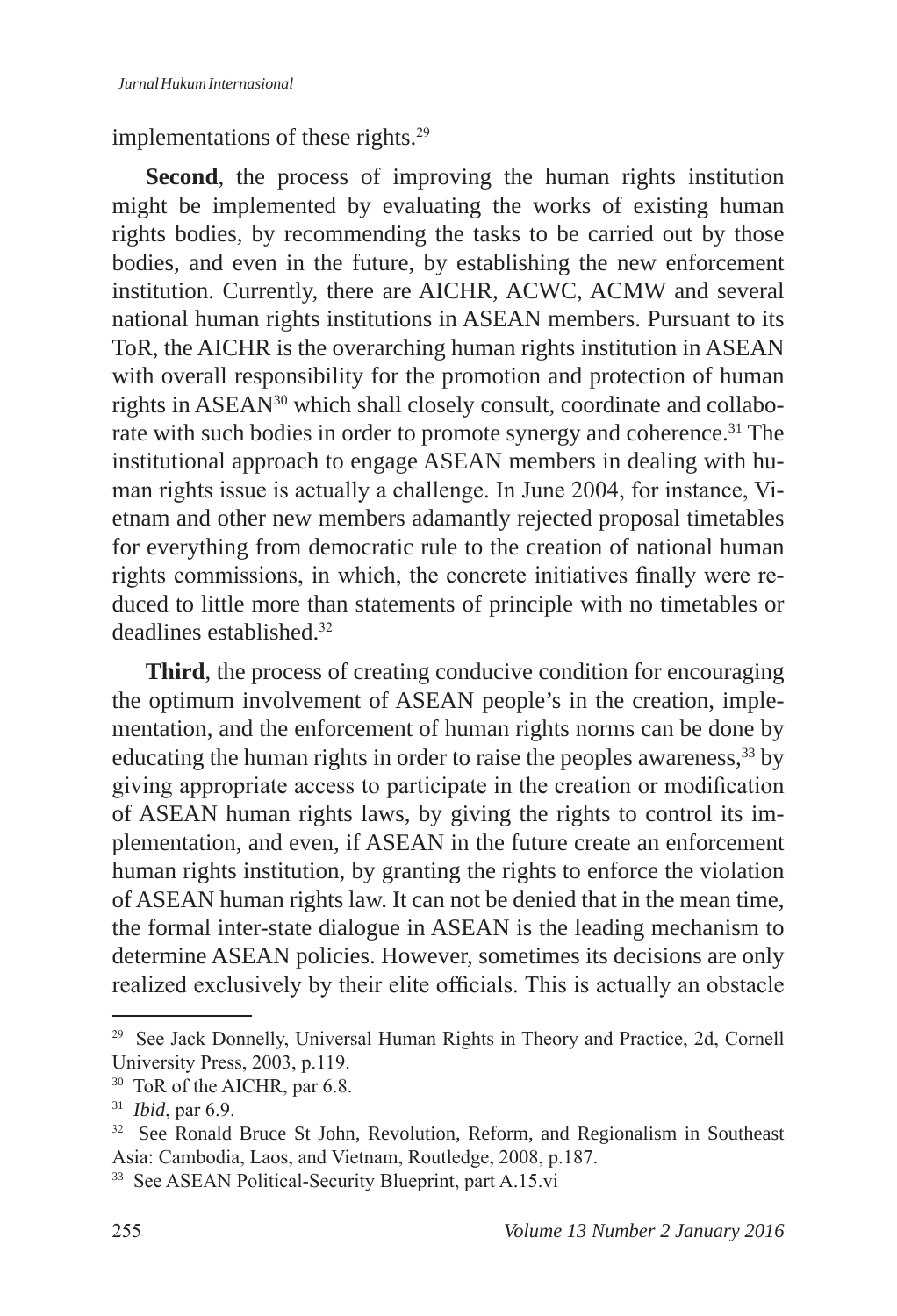for ASEAN to realize 'a people-oriented ASEAN' in which all sectors of society are encouraged to participate in, and benefit from, the process of ASEAN integration and community building.<sup>34</sup> Considering this situation, in line with ASEAN Political-Security Blueprint,<sup>35</sup> ASEAN should invite the civil society organizations to involve in certain human rights agendas in Southeast Asia. The significant contribution of Working Group for an ASEAN Human Rights Mechanism, for instance, has continuously noted by ASEAN leaders.<sup>36</sup> The political control from ASEAN Inter-Parliamentary Assembly (AIPA) and the strategic analysis from institution such as ASEAN Institutes of Strategic and International Studies (ASEAN-ISIS) have also provided objective view for ASEAN leaders to run its human rights policies. The role of certain Non-Governmental Organizations (NGOs) which focusing its job in inquiring the human rights violations in the ground by 'naming and shaming' process has also needs to be taken into consideration.

# **VI. EXTERNAL RELATIONS AS A MEANS TO ADVANCE ASEAN HUMAN RIGHTS NORMS**

The establishment of norm is usually inspired by internal demands and external influences. Regarding internal demands, the commitment of ASEAN member states to adhere to human rights principles, as enshrined in the ASEAN Charter, can be used as a strong indication to assess that human rights standard-setting in ASEAN is really a demand. The establishment of some human rights institutions is another sign of how ASEAN seriously needs to more develop human rights norms. The next question is how about the external influences? Perhaps in other sentence, the question can be formulated as, 'does ASEAN need external influences to advance its existing human rights norm?'

Ideally, a norm is the manifestation of the 'genuine' living law. It means, ASEAN human rights norms should become a mirror of how human rights are respected by the peoples in the Southeast Asia. The

<sup>&</sup>lt;sup>34</sup> See Art 1 (13) of the ASEAN Charter

<sup>35</sup> ASEAN Political-Security Blueprint, part A.15.iv

<sup>&</sup>lt;sup>36</sup> See Joint Communique of the 41<sup>st</sup> ASEAN Ministerial Meeting, Singapore, 21 July 2008, par 10 and Joint Communique of the 38<sup>th</sup> ASEAN Ministerial Meeting, Vientiane, 26 July 2005, par 11.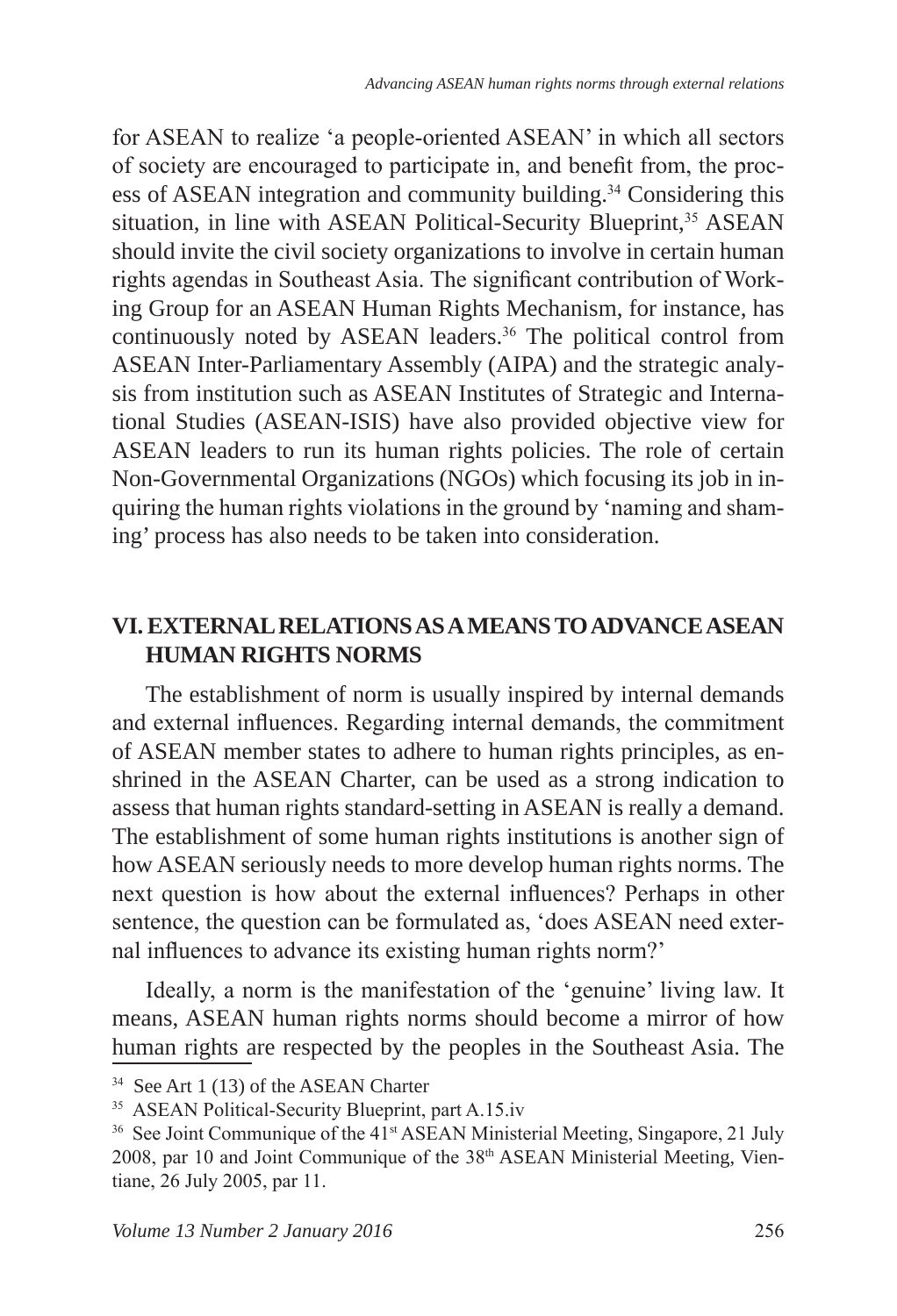fact shows that currently Southeast Asian peoples have different experiences regarding human rights. Since there is no specific human rights treaty exists in Southeast Asia, the situation can be analogized as a mosaic where each partial human rights norm has contribution to any other norms. In this concern, the external relations appear as one possibly tool to advance the ASEAN human rights norms.

In discussing ASEAN's external relations, we should observe several legal instruments that serve as legal basis to ASEAN in conducting its external relations. The Treaty of Amity and Cooperation in Southeast Asia, for example, mentioned that the Parties to the treaty shall continue to explore all avenues for close and beneficial cooperation with other States as well as international and regional organisations outside the region.<sup>37</sup> In the Declaration of ASEAN Concord, it determines that States shall vigorously develop an awareness of regional identity and exert all efforts to create a strong ASEAN community, respected by all and respecting all nations on the basis of mutually advantageous relationships.38 In the ASEAN Charter, there are several basic articles regulate the issue of ASEAN's external relations. In the Article 1 (15), it is mentioned that one of ASEAN purposes is "to maintain the centrality and proactive role of ASEAN as the primary driving force in its relations and cooperation with its external partners in a regional architecture that is open, transparent and inclusive". Another regulation can also be seen in the Article 2 (2) (m) which states that "ASEAN and its Member States shall act in accordance with the principle of the centrality of ASEAN in external political, economic, social and cultural relations while remaining actively engaged, outward-looking, inclusive and non-discriminatory".

Chapter XII of the ASEAN Charter is the main part which determines the legal basis for external relations in detail**.** This chapter regulates some matters, such as the Conduct of External Relations,<sup>39</sup> Dialogue Coordinator,<sup>40</sup> ASEAN Committees in Third Countries and

<sup>&</sup>lt;sup>37</sup> Art. 6 of the The Treaty of Amity and Cooperation in Southeast Asia

<sup>38</sup> Art. 8 the Declaration of ASEAN Concord

<sup>39</sup> Art. 41 of the ASEAN Charter

<sup>40</sup> *Ibid*, Art. 42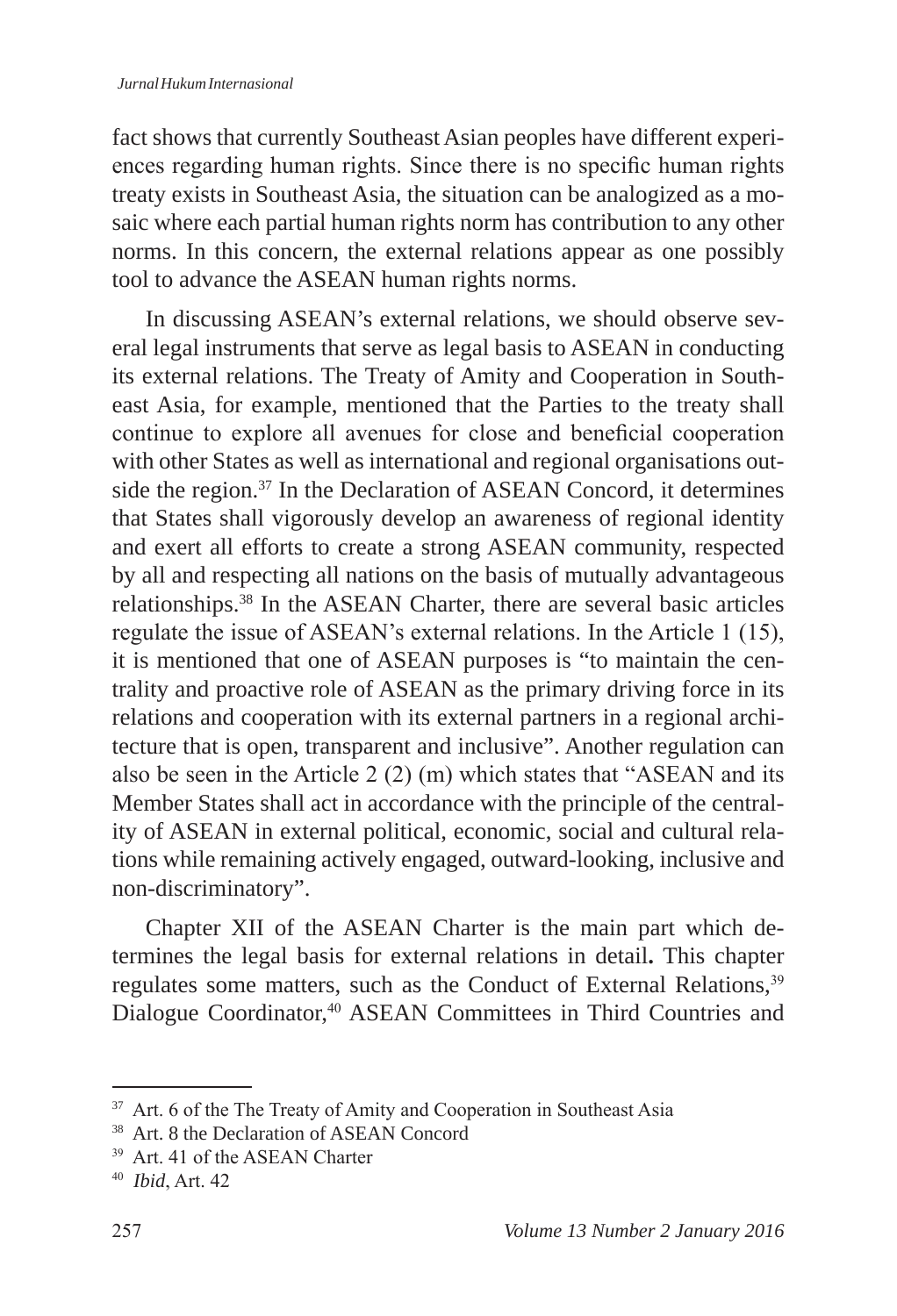International Organisations,<sup>41</sup> Status of External Parties,<sup>42</sup> Relations with the United Nations System and Other International Organisations and Institutions,<sup>43</sup> and Accreditation of Non-ASEAN Member States to ASEAN<sup>44</sup>

Article 41 (1) of the ASEAN Charter seems relevant to be cited. It mentions that "ASEAN shall develop friendly relations and mutually beneficial dialogue, cooperation and partnerships with countries and sub-regional, regional and international organisations and institutions".45 This provision should be checked with the reality, because in discussing ASEAN's external relations, the highlight usually will be addressed to the ASEAN Dialogue Partners, ASEAN Regional Forum, ASEAN+3, and East Asia Summit.<sup>46</sup> If look at the "external relations" part in the official website of ASEAN, it displays several titles; Australia, Canada, China, EU, India, Japan, RoK, New Zealand, Russia, United States, UNDP, Pakistan, ASEAN + 3, East Asia Summit, Ambassadors to ASEAN, ASEAN Dialogue Coordinator, International/ Regional Organisations.<sup>47</sup>

There are many areas of cooperation that possible to be developed by ASEAN through foreign relations. In practice, economic cooperation seems the most intensive one. For instance, in the trade sector, ASEAN member states have commitment to adopt common approaches and actions in dealing with regional groupings and individual economic powers.<sup>48</sup>

In terms of how serious the human rights agenda would be taken into the priority of ASEAN's external relations, it will depend on the agreement between ASEAN and the other parties. Each state or international organization naturally has different way to carry out its human rights diplomacy, in which, predominantly is determined by the diverse of aims, principles, and focuses area of activities, and interests among

<sup>41</sup> *Ibid,* Art. 43<br>
<sup>42</sup> *Ibid,* Art. 44<br>
<sup>43</sup> *Ibid,* Art. 45<br>
<sup>44</sup> *Ibid,* Art. 41 (1)<br>
<sup>46</sup> See Rodolfo C Severino, Elspeth Thomson, and Mark Hong (Eds), op.cit, p. 263.

<sup>47</sup> http://www.asean.org/20164.htm

<sup>48</sup> See Programme of Action of the Declaration of ASEAN Concord, Part B.3 (iv)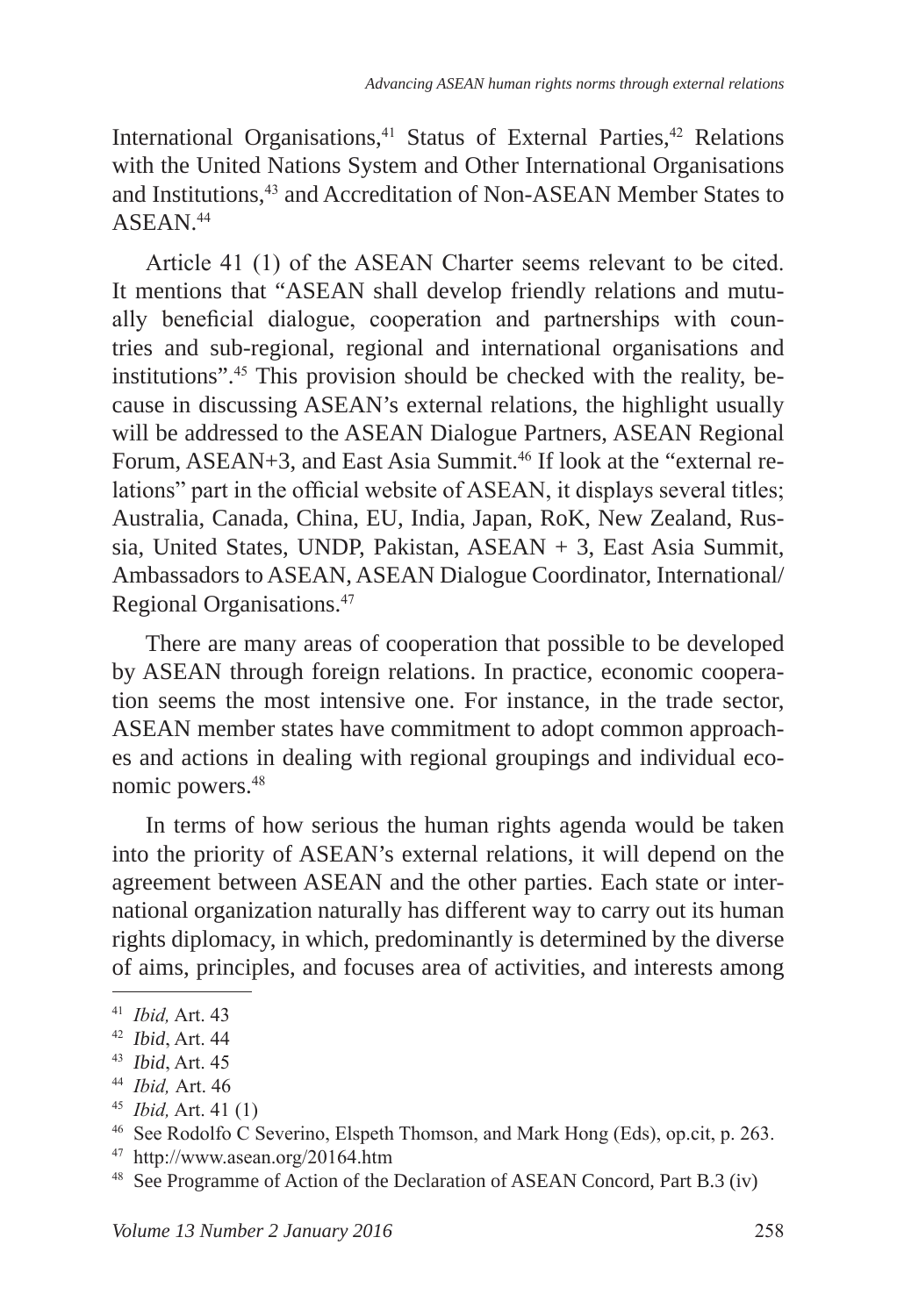international organizations. Moreover, they have a distinct of spirits, approaches, and targets of achievement.

One challenge that could be faced is the cohesiveness among ASEAN members to perform ASEAN's external relations. Pursuant to Article 41 (4) of the ASEAN Charter, it mentions that "In the conduct of external relations of ASEAN, Member States shall, on the basis of unity and solidarity, coordinate and endeavour to develop common positions and pursue joint actions". The different national interests are actually potential for the conduct of unilateral maneuver by ASEAN's individual members to keep secure their own human rights agendas. Therefore, ASEAN should maximize the role of dialogue coordinator, as stipulated in the Article 42 of the ASEAN Charter, to prevent the contra-productive movement as well to ensure the resilience of Southeast Asia region. Again, the experience of the EU in this regard is necessary to be noted. As analyzed by Professor Neil Nuggent, a key reason why the EU is often able to exert a significant policy influence is that it is usually well prepared for negotiation with the third parties and usually agreed before external negotiations begin.<sup>49</sup>

The following paragraphs will explore the practice of ASEAN's external relations with its partners in the issue of human rights, by using the example of ASEAN cooperation with the European Union and the United States of America. The exploration will be also connected with the context of advancing the ASEAN human rights norms through external relations.

# A. ASEAN'S EXTERNAL RELATIONS WITH THE EUROPEAN UNION ON HUMAN RIGHTS ISSUES

The role of European Union (EU) in the global discussion on human rights issues cannot be disregarded. Human rights are at the centre of the EU's external action, in which the central importance attached to human rights in the EU's external action entails that human rights are to be integrated in all aspects of the Union's work in the area including

<sup>&</sup>lt;sup>49</sup> See Neil Nugent, The Government and Politics of the European Union, Fifth Edition, Palgrave Macmillan, 2003, p.438.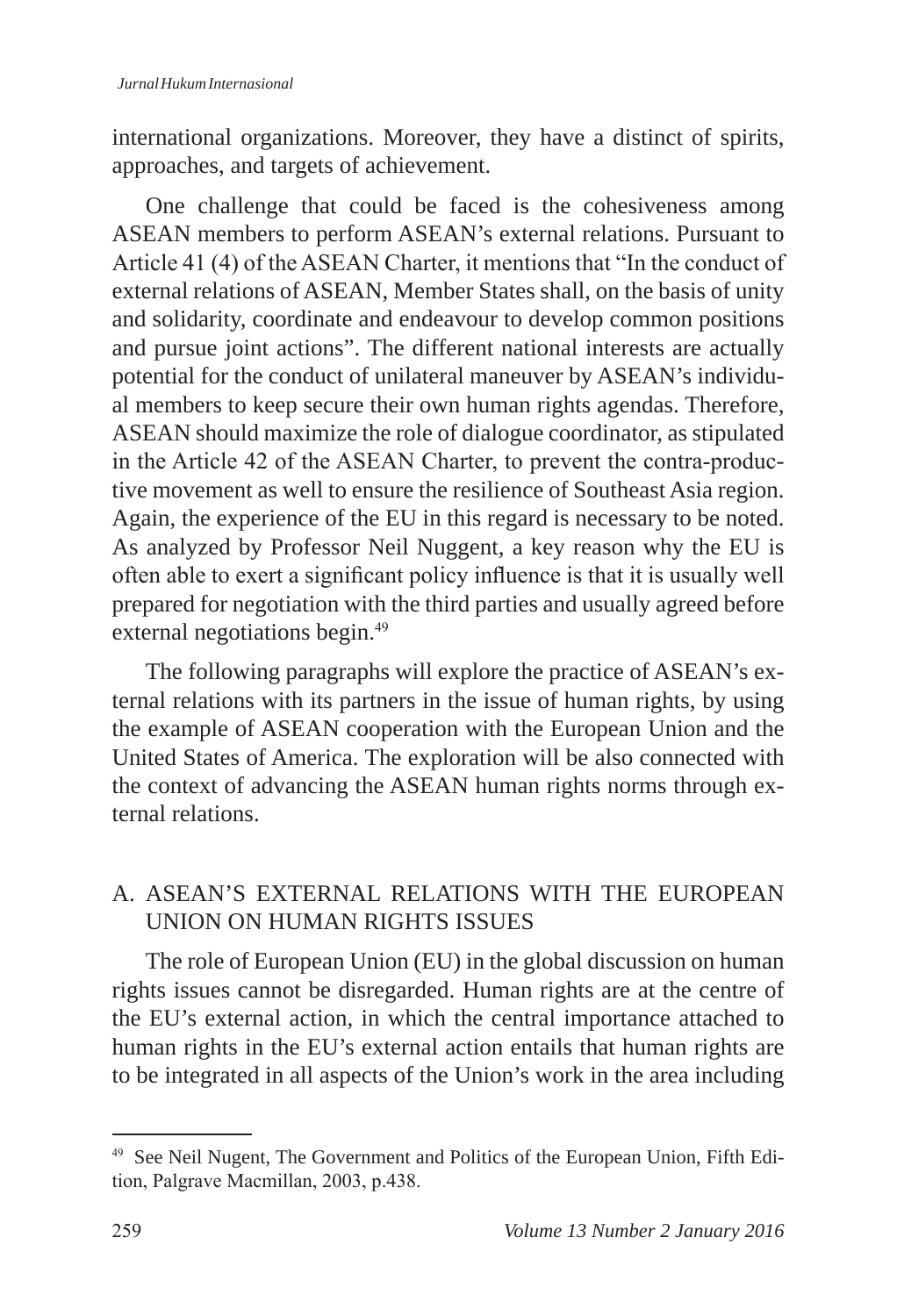its bilateral relations.<sup>50</sup> Piet Eeckhout states that human rights policy is increasingly present throughout EU's external relation and policies $51$ . He analyzes that developing and expanding such a human rights policy, and making the central component of external action is arguably the most ambitious and noble target that EU can set itself for its relation with the rest of the world.

The cooperation between ASEAN and EU is actually very interesting to be discussed, particularly in the context of sharing the values and norms and also in the concern of sharing experiences regarding human rights institutions.<sup>52</sup> Basically, this cooperation recognizes the existence of universal human rights values and norms by emphasizing repeatedly their common commitment the promotion of and respect for human rights and fundamental freedoms on the basis of UN Charter, UDHR, and the VDPA.<sup>53</sup>

ASEAN and EU continuously express their willingness to develop their cooperation on all areas of mutual interest and priorities of importance to both regions through consultation and dialogue on the basis of partnership, respect for the equality of civilisations, the conviction that cultural diversity is an asset, and mutual benefit and advantage.<sup>54</sup> Specifically in the context of human rights, both organizations agreed to strengthen mutual cooperation in promoting and protecting human rights and affirmed seek to advance human rights.<sup>55</sup> Even in practice,

<sup>&</sup>lt;sup>50</sup> See Government Offices of Sweden Ministry for Foreign Affairs, Human Rights in the EU's External Relations. http://www.swedenabroad.com/Page\_\_\_\_94894.aspx 51 Piet Eeckhout, *External Relations of the European Union: Legal and Constitutional Foundations*, Oxford University Press, Oxford, 2004, p.483. <sup>52</sup> .

<sup>&</sup>lt;sup>53</sup> See Vientiane Declaration of the Thirteenth ASEAN-EU Ministerial Meeting, Vientiane, 11-12 December 2000, par 9. See also Joint Declaration The Twelfth ASEAN-EU Ministerial Meeting Singapore, 13-14 February 1997, par 5, Joint Declaration The Eleventh ASEAN-EU Ministerial Meeting Karlsruhe, 22-23 September 1994, par 4 and par 25, and Joint Declaration The Tenth ASEAN-EC Ministerial Meeting Manila, 29-30 October 1992, par 34.

<sup>54</sup> See Joint Co-Chairmen's Statement, 14th EU-ASEAN Ministerial Meeting, Brussels, 27-28 January 2003, par. 5, See Vientiane Declaration of the Thirteenth ASEAN-EU Ministerial Meeting, op.cit , par 3, Joint Declaration The Eleventh ASEAN-EU Ministerial Meeting Karlsruhe, 22-23 September 1994, and Joint Declaration The ASEAN-EC Ministerial Meeting Brussels, 21 November 1978, par. 11.

<sup>&</sup>lt;sup>55</sup> See Joint Co-Chairmen's Statement of the 16<sup>th</sup> EU-ASEAN Ministerial Meeting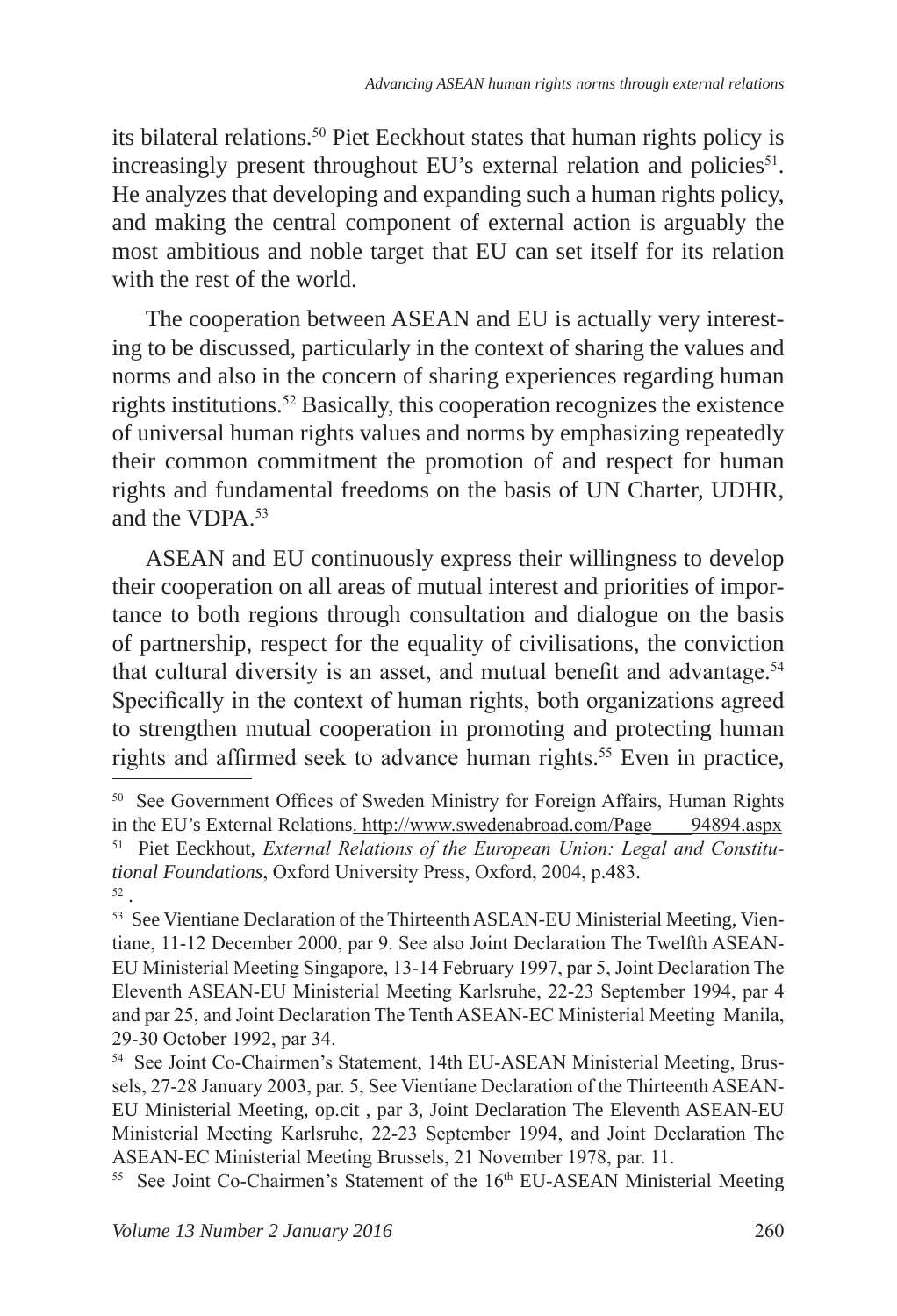ASEAN and EU relatively often to deliberate, and finally formulate joint statements, in responding the human rights situations both inside and outside of their regions, such as situations in Afghanistan, Cambodia, Central and Eastern Europe, Myanmar, North Asia, and Vietnam.<sup>56</sup>

Furthermore, both organizations annually create a detail list of activities, in which also sets the human rights agenda. The Phnom Penh Agenda for the Implementation of the ASEAN-EU Plan of Action (2009-2010), for instance, puts agenda to intensify dialogue between those two organizations through exchanges amongst officials, thinktanks and relevant stakeholders with the aim to promoting and protecting human rights through the ASEAN human rights body.<sup>57</sup> They also agreed to explore cooperation, for example co-hosting workshops and seminars on human rights education and sharing experience on promotion and protection of human rights through national and/or international mechanisms.<sup>58</sup>

Besides discussing about value and institution topics, such cooperation also opens the possibility of peoples in both regions to have direct access to share their experiences on the implementation of human rights norms. In1978, the Foreign Ministers of the ASEAN and European Community agreed that their cooperation should serve their people by promoting human rights.59 The Ministers noted the continuing development of contacts between parliamentarians of the two regions including in particular the visit of a delegation from the European Parliament to Bangkok in October, 1984. <sup>60</sup> In 2003, both ministers agreed to develop

Nuremberg, 15 March 2007, par 4.

<sup>&</sup>lt;sup>56</sup> See the 18<sup>th</sup> ASEAN-EU Ministerial Meeting Co-Chair's Statement Madrid, 26 May 2010, par 38 and Joint Declaration The Ninth ASEAN-EU Ministerial Meeting Luxembourg, 30-31 May 1991, par 4,5,7, and 10

<sup>57</sup> See Preamble of the Phnom Penh Agenda for the Implementation of the ASEAN-EU Plan of Action (2009-2010), par. 7.

<sup>&</sup>lt;sup>58</sup> *Ibid*. See also Plan of Action for 2011-2012 (Annex 1) 18<sup>th</sup> ASEAN-EU Ministerial Meeting Co-Chair's Statement Madrid, 26 May 2010, par 3.

<sup>&</sup>lt;sup>59</sup> Joint Declaration The ASEAN-EC Ministerial Meeting Brussels, 21 November 1978, par 11. See also Joint Statement on Political Issues The Foreign Ministers of ASEAN Member States and Member States of the European Community, Kuala Lumpur, 8 March 1980, par 1.

<sup>60</sup> Joint Declaration The Fifth ASEAN-EC Ministerial Meeting, Dublin, 15-16 October 1984, par 19.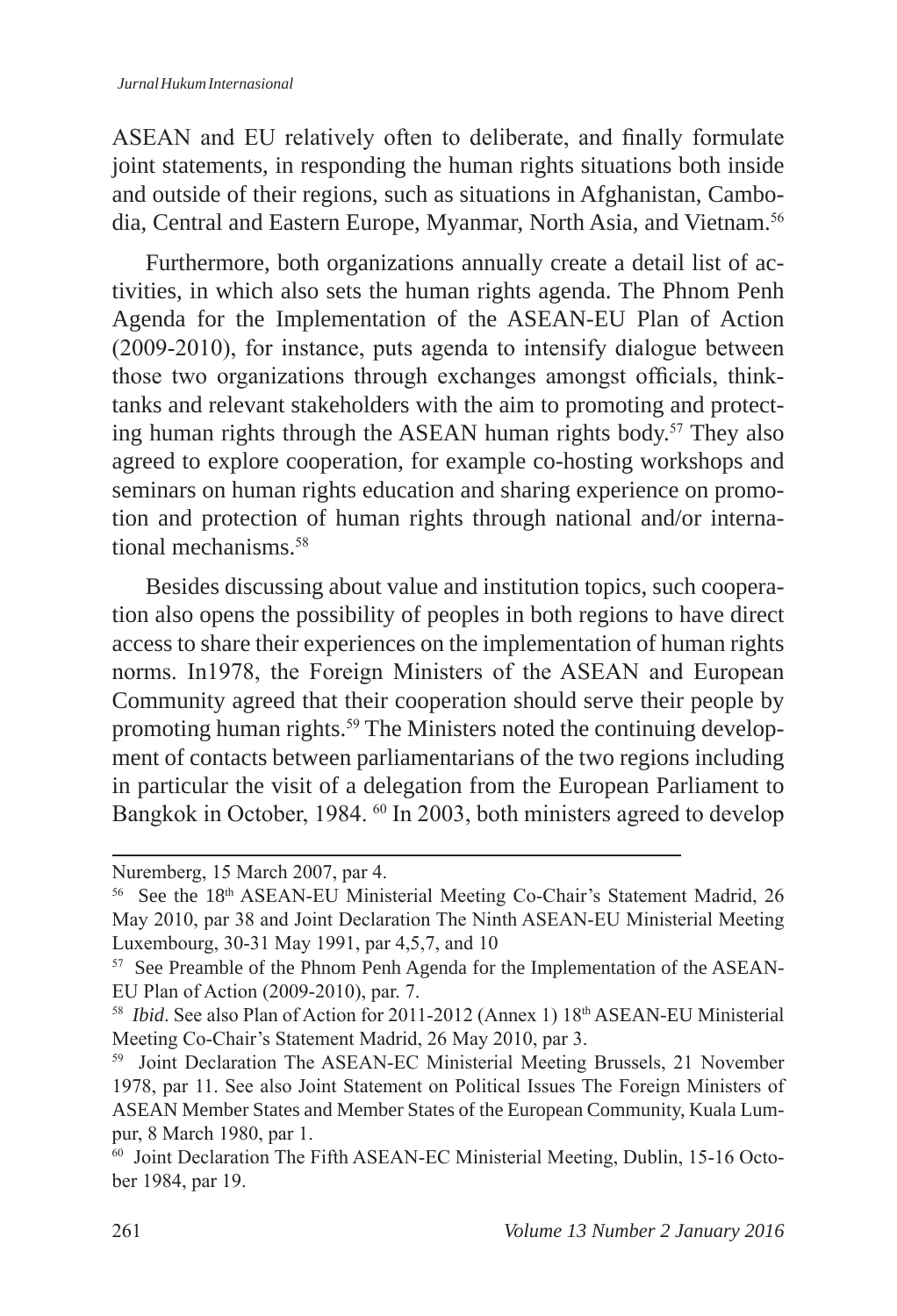a comprehensive and balanced agenda on the promotion of cultural cooperation and people-to-people contacts between ASEAN and the EU<sup>61</sup>

### B. ASEAN'S EXTERNAL RELATIONS WITH THE UNITED STATES OF AMERICA ON HUMAN RIGHTS ISSUES

 Regarding the ASEAN and the United States of America (US) cooperation on human rights issues, the focus of cooperation obviously is the enhancement of capacity of ASEAN human rights institutions. In the 1st ASEAN-US Leaders' Meeting in Singapore (2009), ASEAN and the US committed to enhancing ASEAN-US collaboration, including the area of the protection and promotion of human rights in the region. $62$ The US President also expressed US support for the establishment of the AICHR, and furthermore invited the members of the Commission to visit the US in 2010 to consult with international experts in this field.<sup>63</sup>

A year after, in the 2ndASEAN-US Leaders' Meeting in New York, both leaders agreed to strengthen their cooperation in addressing issues related to human rights.<sup>64</sup> That meeting also appreciated US' support for the AICHR and the offer to support the ACWC through capacity building programs.<sup>65</sup> In July 2011, both countries concluded a Plan of Action to Implement the ASEAN-US Enhanced Partnership for Enduring Peace and Prosperity (2011-2015) which also includes the agenda of human rights*.* This document supports the realization of the ASEAN Political-Security Community Blueprint by promoting human rights,<sup>66</sup> and more specifically supports the work of the AICHR and enhance

<sup>&</sup>lt;sup>61</sup> Joint Co-Chairmen's Statement of the 14<sup>th</sup> EU-ASEAN Ministerial Meeting Brussels, op.cit, par 26.

<sup>62</sup> Overview of ASEAN-US Dialogue Relations, par 7. http://www.asean.org/23222. htm

<sup>63</sup> Joint Statement 1st ASEAN-U.S. Leaders' Meeting, Singapore, 15 November 2009, Enhanced Partnership for Enduring Peace and Prosperity, par 7. http://www.asean. org/24020.htm

<sup>64</sup> Joint Statement of the 2nd ASEAN-US Leaders' Meeting, New York, 24 September 2010, par 4.

<sup>65</sup> *Ibid*, par 16.

<sup>66</sup> Plan of Action to Implement the ASEAN-US Enhanced Partnership for Enduring Peace and Prosperity (2011-2015), endorsed at the PMC+1 Session with the United States on 22 July 2011*,* Part I: Political and Security Cooperation, p. 1.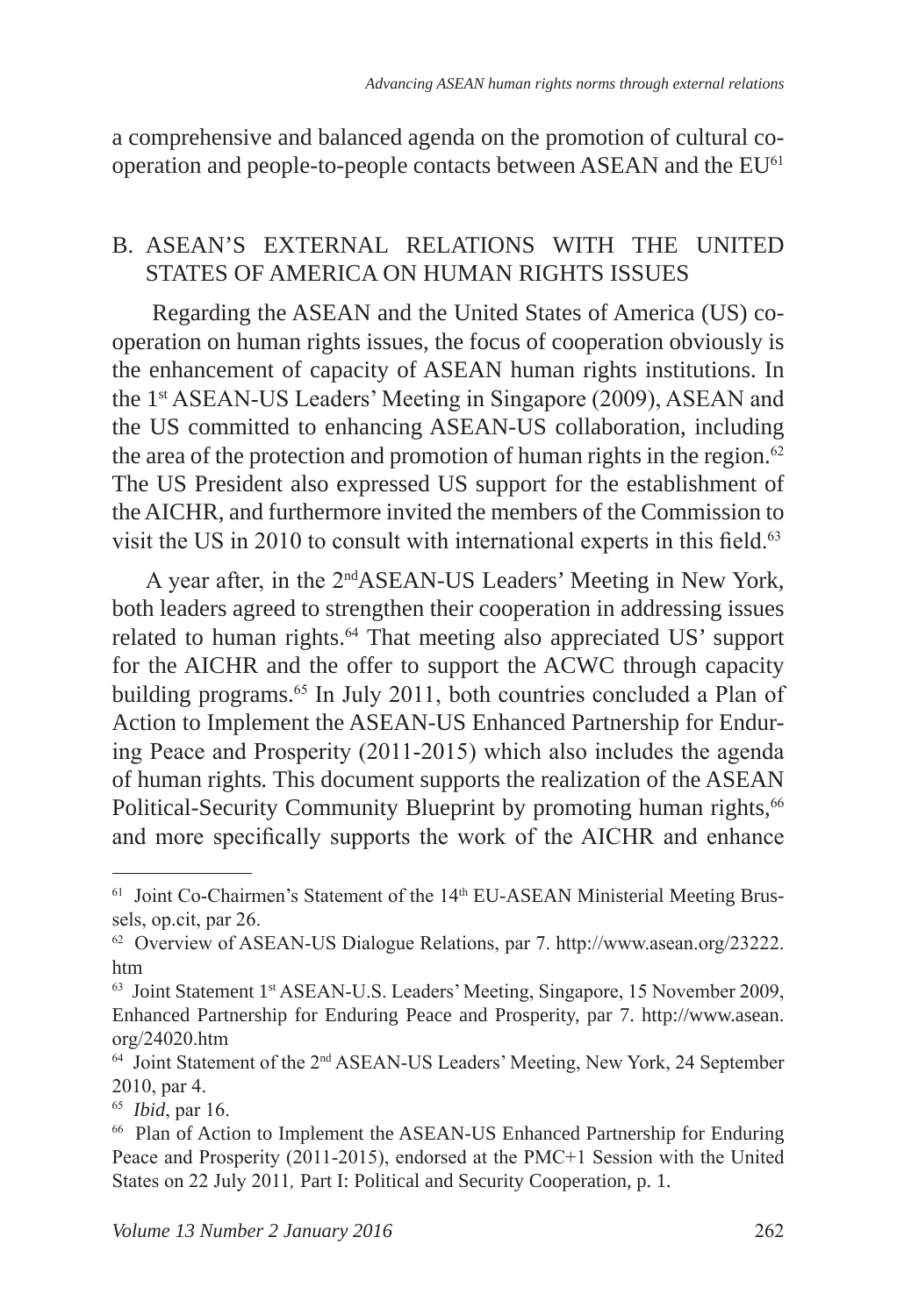capacity building for the promotion of human rights and its priority areas.<sup>67</sup>

The ASEAN-US cooperation, quite the same with the cooperation between ASEAN-EU, actually can contribute the process of creating conducive condition for encouraging the optimum involvement of ASEAN people's in the creation, implementation, and the enforcement of human rights norms since both sides expressed the need to work closely to further build on the people-to-people linkages between ASEAN and the US.<sup>68</sup> Interestingly, the US also supported the Human Rights Resource Centre for ASEAN, a track 2 initiative, with a university in Jakarta as the hub of the Centre and including a network of universities throughout ASEAN.<sup>69</sup>

In analyzing ASEAN cooperation with the EU and US, it is important to cite an article "ASEAN's Human Rights Agenda: Modest Beginning, Reasonable Prospects –and How the West Can Help" written by Rizal Sukma.70 He argues that Western partners, primarily EU and US can help the human rights agenda in ASEAN. Furthermore he assumes that in the near future, two potential areas of cooperation could function as a starting point. First, the United States and the EU could provide technical assistance to the AICHR, whose institutional development is a high priority. *Second*, in parallel with the assistance to the AICHR, the US and the EU could also support the strengthening of the regional networks of human rights NGOs. Those two proposals seem very concrete. In the context of advancing ASEAN human rights norms, those can be fit mainly in the process of institutional improvement and the process of creating conducive condition for encouraging the optimum involvement of ASEAN people's to deal with human rights issues.

<sup>67</sup> *Ibid,* Section 2.2, p. 3.

<sup>&</sup>lt;sup>68</sup> Preamble of the Joint Vision Statement on the ASEAN-US Enhanced Partnership, par 5. http://www.asean.org/17871.htm

<sup>&</sup>lt;sup>69</sup> Joint Statement 1<sup>st</sup> ASEAN-U.S. Leaders' Meeting, op.cit, par 7.

<sup>70</sup> See this paragraph on Rizal Sukma, "ASEAN's Human Rights Agenda: Modest Beginning, Reasonable Prospects –and How the West Can Help", Asia Paper Series, The German Marshall Fund of the United States, 2011.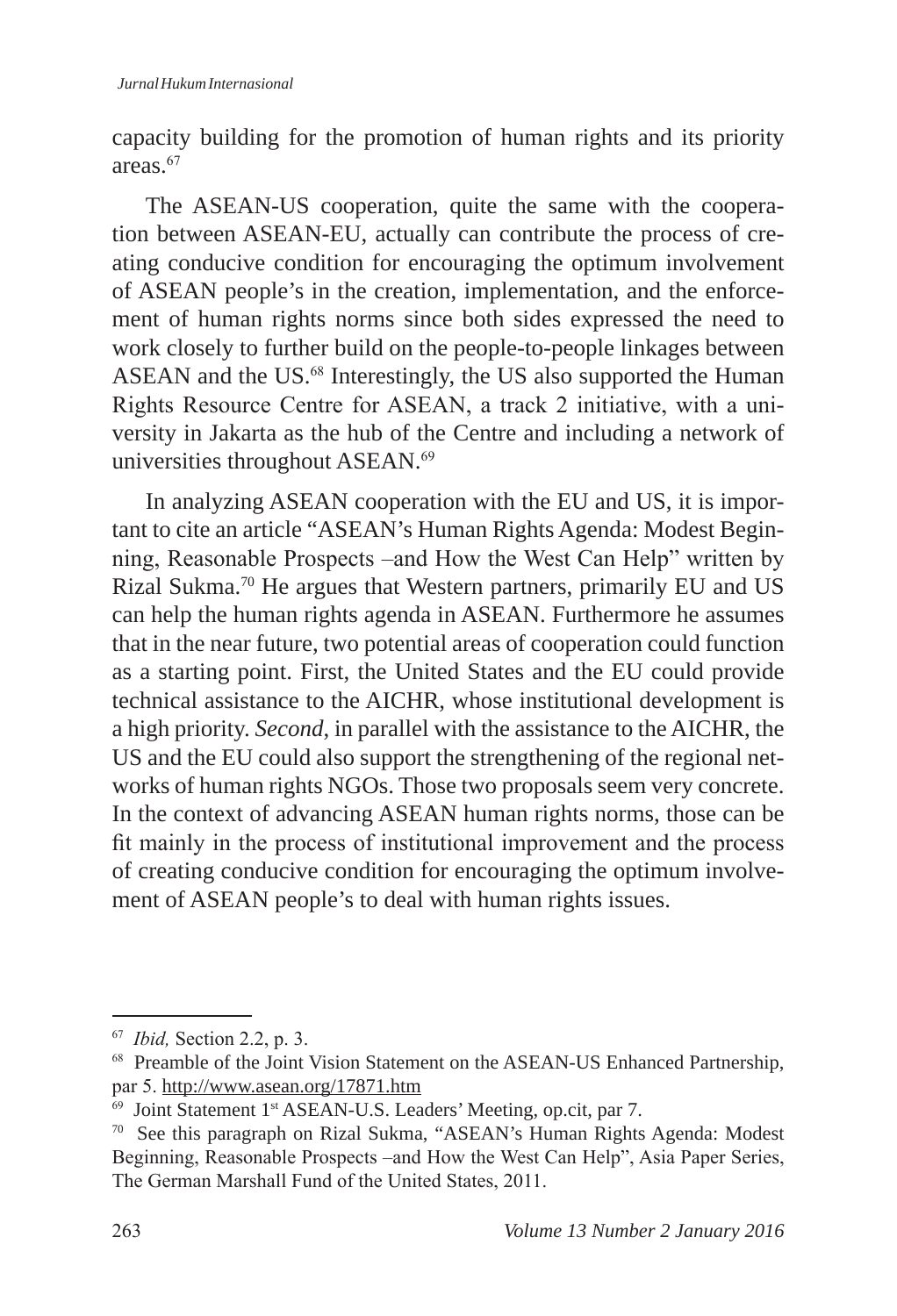# **VII. THE CAPACITY, ADVANTAGES, AND ANXIETY OF THE POTENTIAL FOR EXTERNAL INTERFERENCE**

As an inter-governmental organisation which holds legal personality,71 ASEAN has a strong position to conduct its external relations. The legal basis regulates the ASEAN's external relations has been also clearly mentioned in the ASEAN Charter. In this regards, there should be no doubt anymore about the rights and obligations of ASEAN in performing its international activities. The facts that many states and inter-governmental organizations have appointed and accredited their Ambassadors to ASEAN<sup>72</sup> are the strong indicator that ASEAN actually has been widely accepted by international community.

In the context of human rights issue, ASEAN practices show that such organization actively deliberate the promotion and protection of human rights in its cooperation agenda with foreign partners. Many common declarations made between ASEAN and its partners are the indications that ASEAN has capacity to develop its human rights norms through external relation.

The role of AICHR to carry out the external relation in this particular issue essentially is very significant. It has mandate to consult, as may be appropriate, with other national, regional and international institutions and entities concerned with the promotion and protection of human rights,73and moreover, to develop common approaches and positions on human rights matters of interest to ASEAN<sup>74</sup>

In conducting its external relations in all area of cooperation, there is perhaps nothing wrong to state that ASEAN truly calculates the advantages that can be gained. ASEAN will not let external powers easily force their interests. In the context of external relation on the human rights issues, there are at least three advantages that can be acquired by ASEAN.

**First,** in term of capturing the added value, ASEAN's external relations could give the objective feedback about how the notions of

<sup>71</sup> Art. 3 of the ASEAN Charter

<sup>72</sup> See Article 46 of the ASEAN Charter as a legal basis for this practice.

<sup>73</sup> ToR of AICHR, par 4.9.

<sup>74</sup> *Ibid*, par 4.11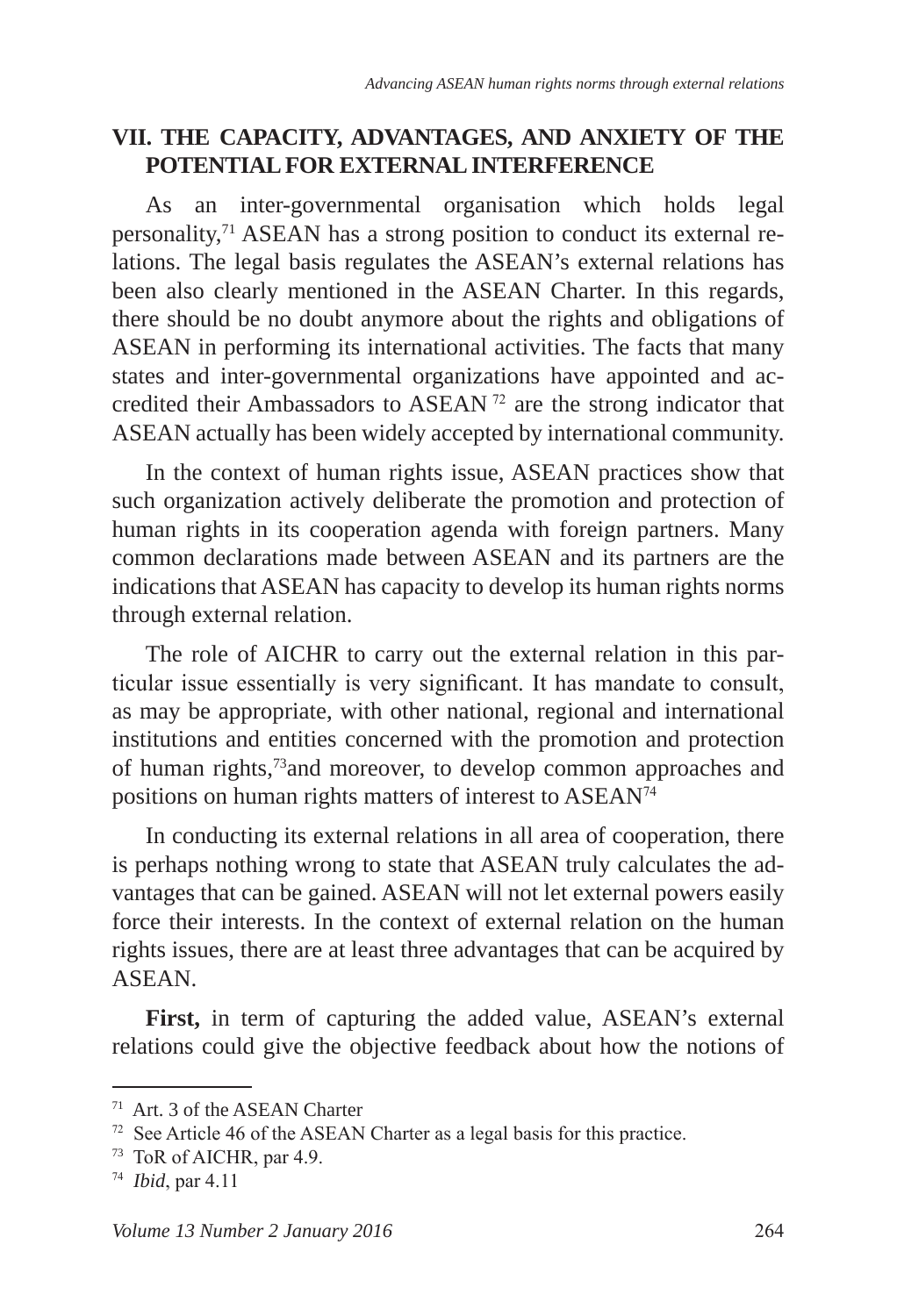universality human rights, the peculiarity, and cultural relativism are implemented by certain countries or international organizations. The sharing of experiences between ASEAN and its partners will become a bridge to understand the different perceptions, norms, institutions, and cultures with regard to human rights. Since human rights are universal value, the ASEAN's external relations should also be used to promote the peculiarity of human rights in Southeast Asia. More specific, such relation might be utilized as an instrument to clarify the mislead perception about the lack of human rights respect in Southeast Asia as well the misunderstood about 'the Asian way'

**Second,** ASEAN's external relations might also contribute to the institutional improvement for its human rights institutions. The comparative lessons are very useful to observe how the human rights institutions in other regions can have significant role. Hopefully, such activities could inspire ASEAN leaders to think about the effectiveness of current ASEAN human rights institutions and, even, to enhance their statuses which currently are still consultative bodies.<sup>75</sup>

**Third,** in the context of the process of creating conducive condition for encouraging the optimum involvement of ASEAN people in creation, implementation, and the enforcement of human rights norms, ASEAN's external relations is very valuable to realize the idea of 'a people-oriented ASEAN', because the formal cooperation basically opens the gate of the people-to-people relations, Hence, the people awareness on human rights in other places can encourage ASEAN peoples to also have such consciousness.

As above-mentioned, Southeast Asia historically is not a sterile region that purely free form outside influences.76 The establishment of ASEAN has also never been designed to exclude external powers from the region.77 In the early formation of ASEAN, its member states owned perception that external interference is the main source of threat to the region by learning from the historical experiences of colonialism and

<sup>75</sup> See ToR of AICHR, par 3.and ToR of ACWC, spar 4.

<sup>76</sup> See also Robert Dayley and Clark D. Neher, Southeast Asia in the New International Era, Fifth Edition, Westview Press, 2010, p.3-8.

<sup>77</sup> See Alexandra Retno Wulan and Bantarto Bandoro (Eds), ASEAN's Quest for A Full-Fledged Community, Centre for Strategic and International Studies, 2007, p. 71.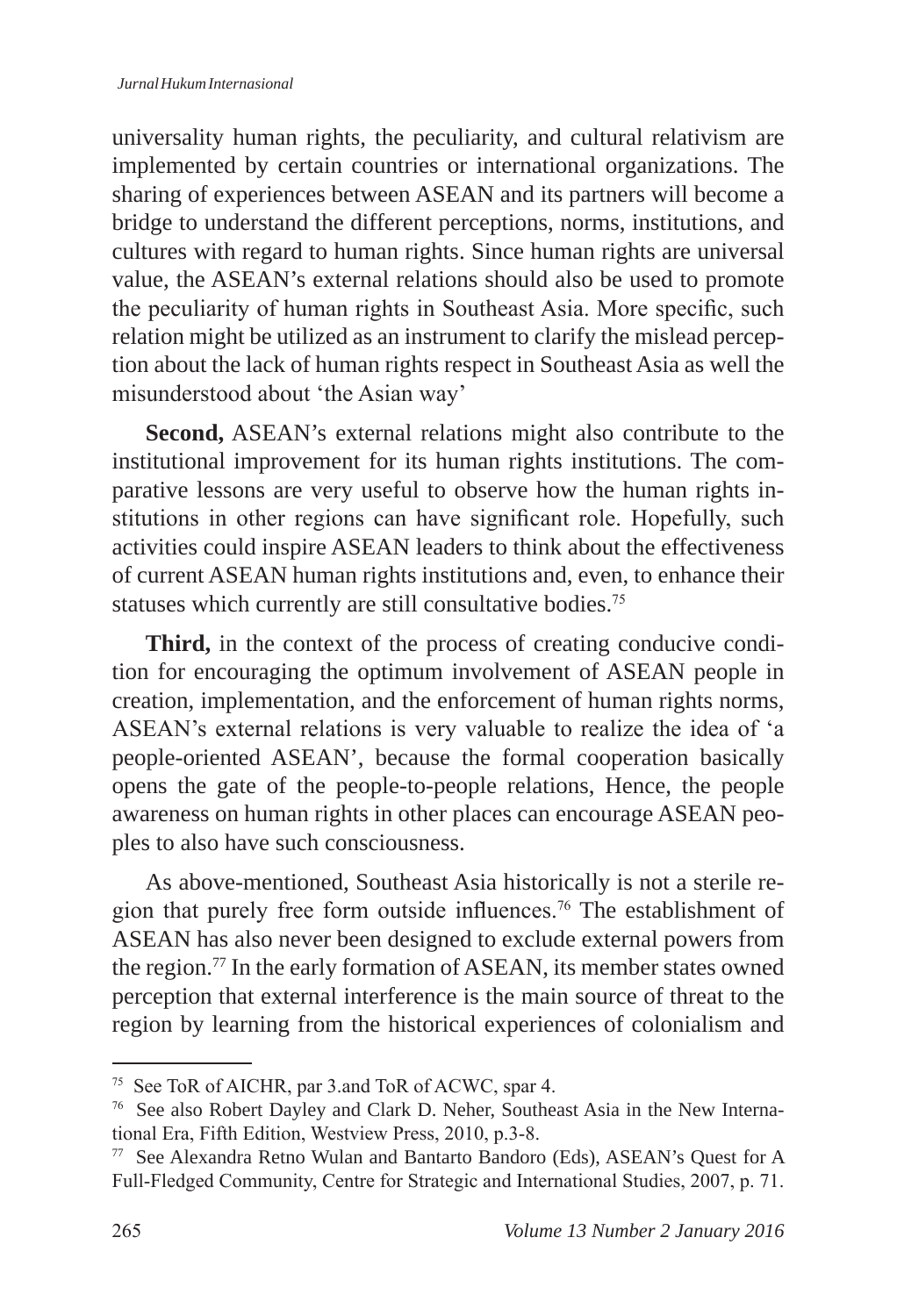of the Cold War.78

Regarding colonialism, except Thailand, all ASEAN founders had dealt with colonialism. Indonesia was primarily colonized by the Dutch for approximately 3.5 Centuries, beside the partial experiences with Spanish, Portuguese, British, and Japanese. Malaysia and Singapore were controlled by British. The Philippines was also colonized by the Spain and the USA in the past. The other countries in Southeast Asia which have not involved in the establishment of ASEAN in 1967 also have story about the influence of Western powers. Myanmar, similar with Malaysia and Singapore, was governed by British; Cambodia, Laos, and Vietnam were occupied by France; and the East Timor was under the power of Portugal.<sup>79</sup>

On the topic of the Cold War, Southeast Asia was the 'battle field' for mainly USA versus USSR. Thailand and the Philippines were involved in close relationship with the USA and 5 other countries when establishing the Southeast Asia Treaty Organization (SEATO) in 1954 by the Manila Pact. Indonesia, Malaysia, and Singapore, although have different point of view and experience with communism, were not also so welcome with the communist powers, i.e. Russia and People's Republic of China (PRA). Contrary to those ASEAN founders, the other Southeast Asia countries such as Cambodia, Laos, and Vietnam were the fertile lands for communism in this sub-continent.<sup>80</sup> In the era of the post-Cold War, there was a significant change regarding the role of external powers in Southeast Asia. The disappearance of the USSR and the lower profile of the USA gave greater relative importance to the emergence of China as an important actor in Southeast Asia with a full range of national interests; economic, political, and security.<sup>81</sup>

The ASEAN Declaration (1967) implies the anxiety of ASEAN members of the potential for external interference. In the preamble of that document, the founding states considered to ensure their stability

<sup>78</sup> *Ibid*, p. 53.

<sup>79</sup> See D.R SarDesai, Southeast Asia: Past and Present, Sixth Edition, Westview Press, 2010, p. 122, and p.129-130.

<sup>80</sup> See Daljit Singh, "Southeast Asia: An Overview", in Rodolfo C Severino, Elspeth Thomson, and Mark Hong (Eds), op.cit, p. 12.

<sup>81</sup> Donald E Weatherbee, *International Relations in Asia: The Struggle for Autonomy*, Second Edition, ISEAS Publishing, Singapore, 2010, p.86.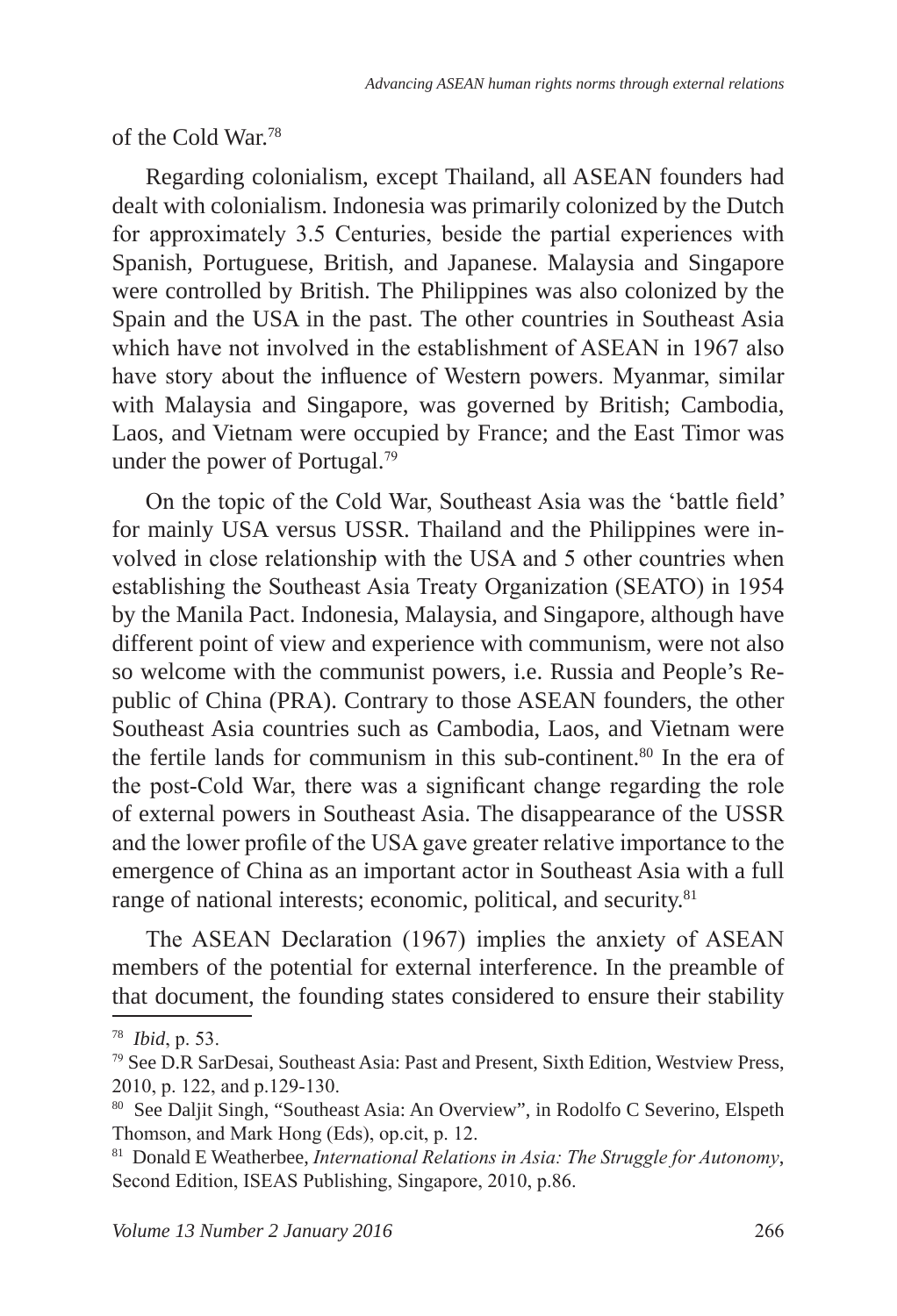and security from external interference in any form or manifestation in order to preserve their national identities in accordance with the ideals and aspirations of their peoples.<sup>82</sup>

The Zone of Peace, Freedom and Neutrality (ZOPFAN) Declaration, 1971, is another legal instrument which demonstrating ASEAN members' reluctance to be interfered.<sup>83</sup> The Preamble of that instrument mentions that ASEAN members recognising "the right of every state to lead its national existence free from outside interference in its internal affairs as this interference will adversely affect is freedom, independence and integrity". Almost 5 years after ZOPFAN was launched, The Treaty of Amity and Cooperation in Southeast Asia, reiterated the similar norm.<sup>84</sup> In 1987, the Manila Declaration has made this norm more advanced. In the Art 3, it mentions, "ASEAN shall pursue regional solidarity and cooperation under all circumstances, especially whenever pressures and tensions of any kind, arising internally within the region or externally, challenge the capacities, resourcefulness, and goodwill of the ASEAN nations." When the ASEAN Charter was finally established, it frankly mentions that "ASEAN and its Member States shall act in accordance with the principle of respect for the right of every Member State to lead its national existence free from external interference". 85

Interestingly, this norm is also highly respected in the context of human rights issue in ASEAN. The ToR of AICHR, for instance, determines that "the committee shall also be guided by the principle of respect for the right of every Member State to lead its national existence free from external interference".<sup>86</sup>

It is actually interesting to study whether the ASEAN's external relations on human rights issues are also potential for f external interference. To have concrete examples, the subsequent paragraph will explore again the formal ASEAN cooperation with EU and US in the field of human rights.

<sup>82</sup> Preamble of the ASEAN Declaration, Bangkok, 8 August 1967, par 5.

<sup>83</sup> See Art. 1 of the ZOPFAN Declaration

<sup>&</sup>lt;sup>84</sup> See Art. 2 (b) and Art. 11 of the Treaty of Amity and Cooperation in Southeast Asia

 $85$  Art. 2 (2) (f) of the ASEAN Charter

 $86$  ToR of AICHR, par 2.1 (c)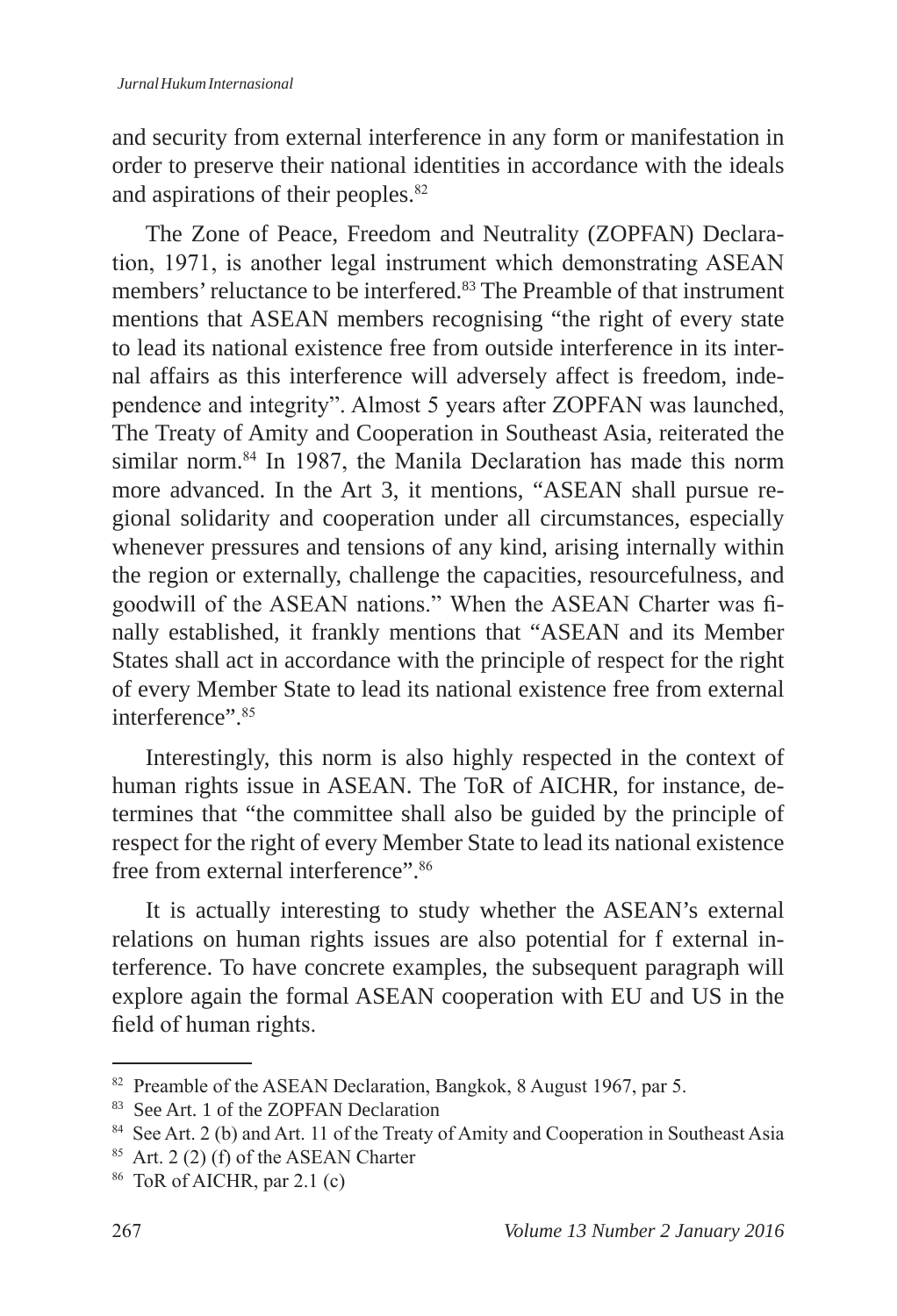EU principally understands about ASEAN members' reluctance to any kinds of external interferences. In the early 80-es, European Community (EC) Ministers expressed their appreciation to ASEAN members' way to solve the Kampuchean conflict by respecting the freedom from interference by outside powers.<sup>87</sup> When discussing EU-ASEAN development cooperation, both ministers achieved a commitment to give priority to the respect for human rights by taking into account the needs of individual ASEAN countries.<sup>88</sup> This commitment was very important to leave ASEAN hesitation about the applicability of human rights clause as commonly practiced by EU with its other cooperation partners.<sup>89</sup> Even when EU subsequently supported ACWC in achieving its mission, ASEAN welcomed that kind of supports.<sup>90</sup>

Remarkably, both organizations agreed to strengthen mutual cooperation in promoting and protecting human rights in accordance with the spirit of the ASEAN Charter and the UN Charter.<sup>91</sup> It means, the principle of respect the freedom of ASEAN countries from external interferences will be definitely ensured.

The ASEAN-US cooperation on human rights seems rather similar with the ASEAN-EU cooperation. The US supports to ASEAN as the driving Force in the ASEAN Regional Forum (ARF) --the premier re-

<sup>&</sup>lt;sup>87</sup> See Joint Statement the Foreign Ministers of the Member States of the European Community and ASEAN London, 13-14 October 1981, par 5; Joint Declaration The Fifth ASEAN-EC Ministerial Meeting Dublin, 15-16 October 1984, par 7; and Joint Declaration The Sixth ASEAN-EC Ministerial Meeting Jakarta, 20-21 October 1986, par 2.

<sup>88</sup> Joint Declaration the Eleventh ASEAN-EU Ministerial Meeting Karlsruhe, op.cit, par 16.

<sup>&</sup>lt;sup>89</sup> As generally understood, such clause as enshrined in Cotonou agreement determines that EU has to ensure its development cooperation partner have not dealt with human rights violations.

<sup>&</sup>lt;sup>90</sup> See the 18<sup>th</sup> ASEAN-EU Ministerial Meeting op.cit, par 8.

<sup>&</sup>lt;sup>91</sup> Joint Co-Chairmen's Statement of the 17<sup>th</sup> ASEAN-EU Ministerial Meeting (AEMM), 27-28 May 2009, Phnom Penh, Cambodia, par 3 and par 24. See also Joint Co-Chairmen's Statement, 14th EU-ASEAN Ministerial Meeting, Brussels, 27-28 January 2003, par. 5. In this context, see Art. 2(7) of the UN Charter and the principle concerning the duty not to intervene in matters within the domestic jurisdiction of any State, in accordance with the Charter in the Declaration on Principles of International Law concerning Friendly Relations and Cooperation Among States in accordance with the Charter of the United Nations, Resolution 2625 (XXV), 1970.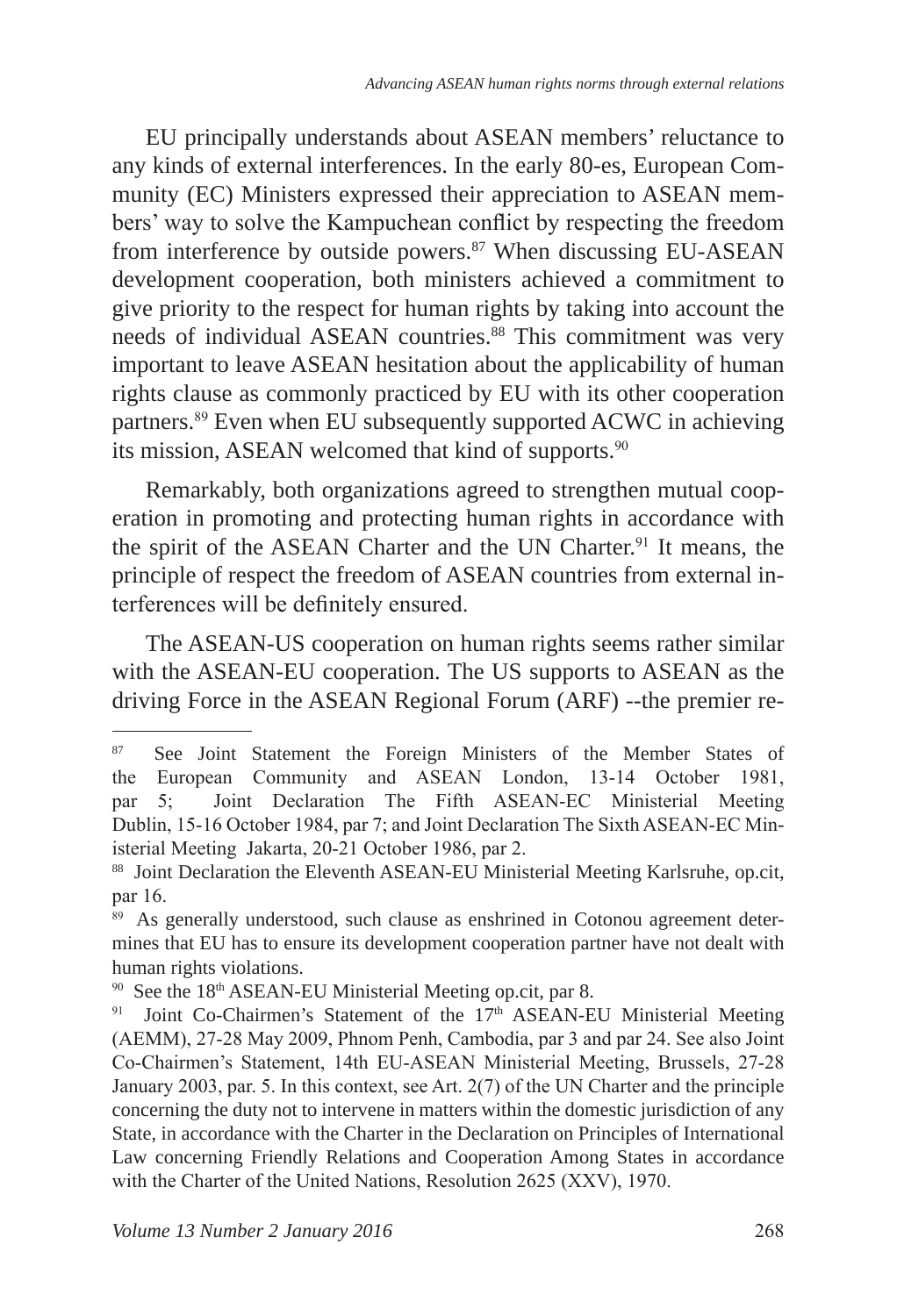gional political and security forum in the Asia-Pacific region--92 implies that US respects the role of ASEAN to lead the discussion regarding the development of human rights in Southeast Asia.

However, the case of Myanmar truly can give a balance understanding. It is generally known that many states and internal organizations pressured Myanmar to overcome its human rights problems.93 In 2004, when the EU and also UN, urged ASEAN to push Myanmar to make democratic reforms, the policy of non-interference in the internal affairs was used as a justification. Moreover, Cambodian Prime Minister Hun Sen later strengthened ASEAN's collective stance behind Myanmar, saying his government would not participate in an Asia-Europe forum unless the military-ruled state was also admitted.<sup>94</sup> In 2005, the pressure from the EU and the US to ASEAN to prevent Myanmar become ASEAN's rotating chair was the different angle to see whether the context of external interference has connection with human rights issue.<sup>95</sup> At that time, there was a rumour that a slight pressure has been practiced behind the scenes before the Myanmar government subsequently proclaimed it would forego its right to chair ASEAN by mentioning the domestic priority as the main reason.<sup>96</sup>

Currently, the economic cooperation seems as the more potential for external interference compared with political or security cooperation. For example, the prevention of financial and economic crises is possible room for external interference.<sup>97</sup> Hence, ASEAN has to pay its serious efforts to anticipate that economic or political bargains will be

<sup>&</sup>lt;sup>92</sup> See Joint Vision Statement on the ASEAN-US Enhanced Partnership, par 4.

<sup>&</sup>lt;sup>93</sup> See C. S. Kuppuswamy, Myanmar: Immune to Sanctions and Pressures, Paper no. 1696, 08. 02. 2006, http://www.southasiaanalysis.org/%5Cpapers17%5Cpaper1696. html

<sup>94</sup> See Ronald Bruce St John, op.cit, p.187.

<sup>&</sup>lt;sup>95</sup> See ASEAN Expects Myanmar's Decision on Leadership Issue Next Month, ASEAN-MYANMAR-ONG - 06/17/2005 11:05 – AFP, http://www.asean.org/ afp/120.htm

<sup>&</sup>lt;sup>96</sup> See Joint Communique of the 38<sup>th</sup> ASEAN Ministerial Meeting, Vientiane, 26 July 2005, par 70; Peter Church (Ed), A Short History of South-east Asia, John Wiley and Sons (Asia) Pte Ltd, Singapore, 2009, p.120; and the Executive Summary of the Λ L T S E Λ N B U R M A, Pressure Works: Burma Backs Off From ASEAN Chair, BN2005/1018: 6 August 2005.

<sup>&</sup>lt;sup>97</sup> See Alexandra Retno Wulan and Bantarto Bandoro (Eds), op.cit, p.38.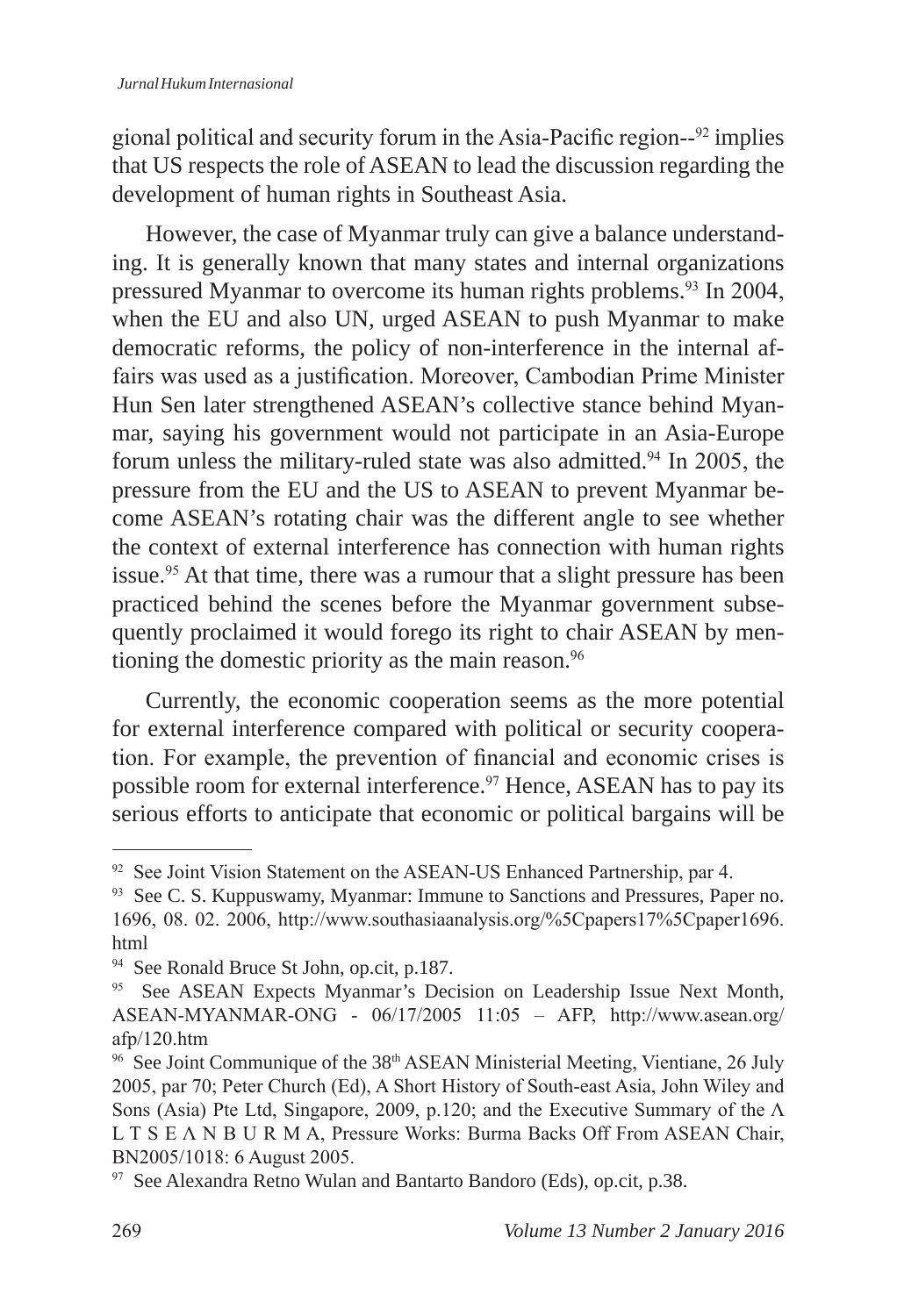used as essential requirements in its human rights cooperation with any other partners.

Although the threat comes from external interference can not be totally prevented, the advancement of ASEAN human rights norms seems not so easy to be interfered by external powers, at least, based on the following arguments. *First*, ASEAN instruments repeatedly recognize the principle of respect the right of ASEAN countries to free from external interferences. *Second*, ASEAN bodies actually have 'filter' mechanism to prevent such interference in this context. The AICHR can be an example in this concern. According to its ToR, ASEAN members anticipate economic dependence as an instrument to erode the independent role of AICHR by assuring the AICHR of full support and provision of adequate resources from ASEAN members<sup>98</sup> and by restricting the flow of funds and other resources from non-ASEAN Member States to be exclusively utilized for human rights promotion, capacity building and education.<sup>99</sup> *Third*, historically ASEAN countries have disappointing experiences with the outside powers. Psychologically, they reject the human rights issues will become the new gate to such interference occurred again in Southeast Asia. Hence, they will be very carefully to discuss any human rights agendas with foreign partners.

#### **VIII. CONCLUSION**

In the following concluding remarks, I would select some important points and deliver some recommendations rather than sum up this paper by reiterating the matters that have been already discussed. First of all, the highlight should be given to the added values that should be inserted in the ASEAN human rights norms. In this regards, ASEAN should prudently capture the added values, otherwise, the 'allergy' reactions would automatically emerge and subsequently would possibly undermine the current human rights development.

Although ASEAN gradually develops the norms of human rights, the absence of regional human rights treaty in Southeast Asia is a chal-

<sup>&</sup>lt;sup>98</sup> Art 5 of the Cha-Am Hua Hin Declaration on the Intergovernmental Commission on Human Rights.

<sup>99</sup> See ToR of AICHR, par 8.6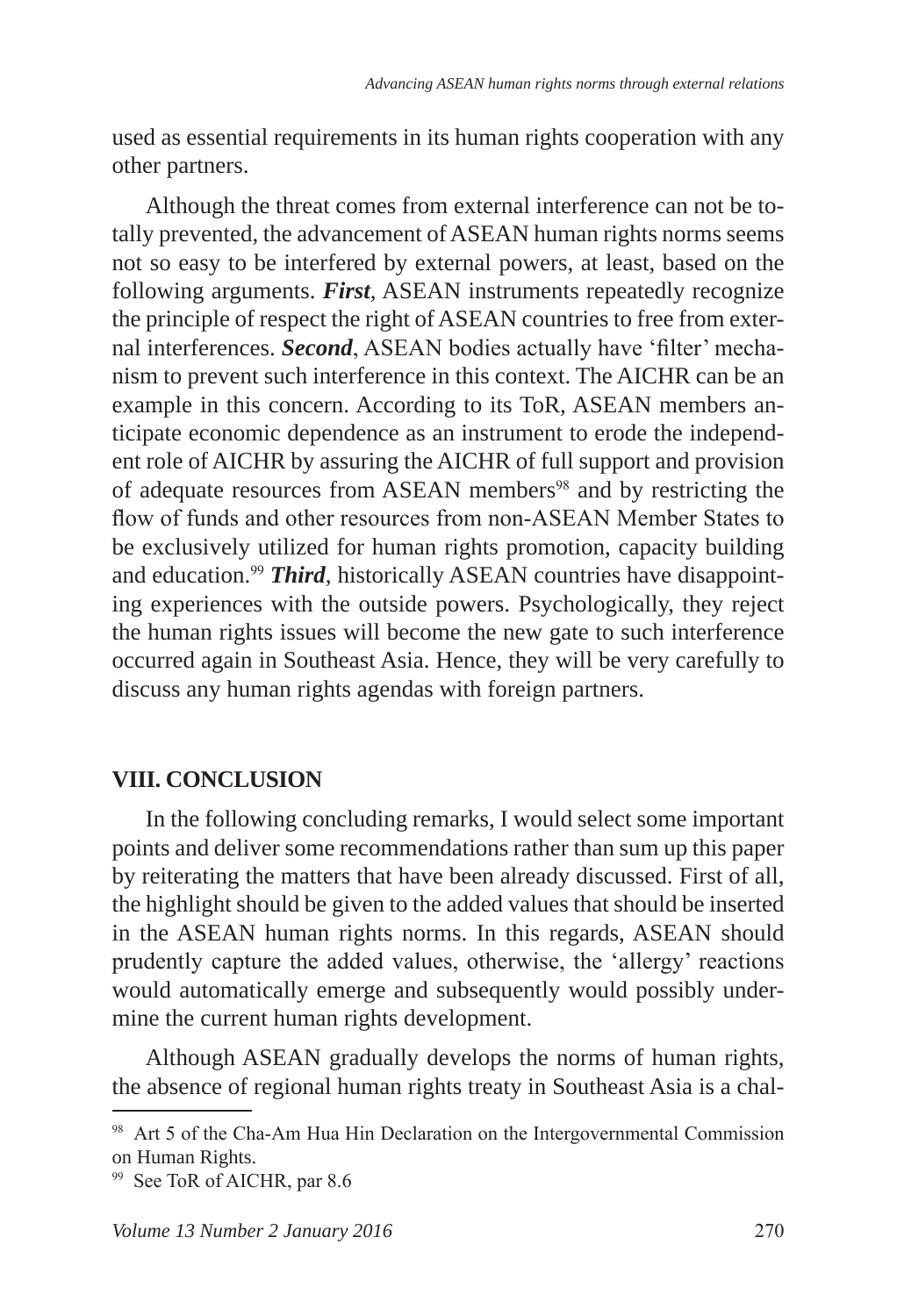lenge for ASEAN. The idea to create the binding ASEAN human rights instrument has been spoken frequently. Amongst the ideas that have been launched, the ASEAN Declaration of Human Rights, as mandated to the AICHR, seems the most realistic compared to any other forms of instruments. Hopefully, after the ASEAN Declaration of Human Rights will have been inaugurated, it will become stepping stone to the more binding norms in the future.

Regarding the idea to utilize ASEAN's external relation as a means to improve the human rights institutions, ASEAN in the future should decide the form of its regional supervisory mechanism to be chosen.<sup>100</sup> Considering the gradual development of human rights in Southeast Asia, ASEAN should firstly take the model of monitoring body which is lack of judicial function.<sup>101</sup> If subsequently deemed necessary, in the future ASEAN could move into a judicial body. However, it is important to emphasize that ASEAN should not instantly 'copy-paste' the model of developing norms and institutions. Beside the peculiarity reason, ASEAN should also consider insightfully the ability of its members to carry out the human rights tasks.

Another accentuation that also necessary to be discoursed is that ASEAN seems change its traditional perception that views cooperation with outside parties has really potential for external interference. ASEAN obviously believes that internal mechanisms such as performing constructive dialogue, seeking mutual understanding, and achieving a common position through consensus, could prevent such possibilities.

Realizing that the conduct of external relation is usually performed in a package of multi-sectors cooperation, it is important to ensure that the other sectors would not erode the essence of human rights cooperation. For instance, ASEAN should aware if human rights clause is used as formal requirement for economic cooperation or is used to become a pressure for political cooperation.

<sup>100</sup> See Antonio Cassese, International Law, Second Edition, Oxford University Press, New York, 2005, p. 389.

<sup>&</sup>lt;sup>101</sup> Hassan Wirajuda, the former Minister for Foreign Affairs of the Republic of Indonesia has ever proposed this idea, particularly the model of African Commission on Human Rights and the Rights of Peoples (ACHR). See Alexandra Retno Wulan and Bantarto Bandoro (Eds), op.cit, p. 47.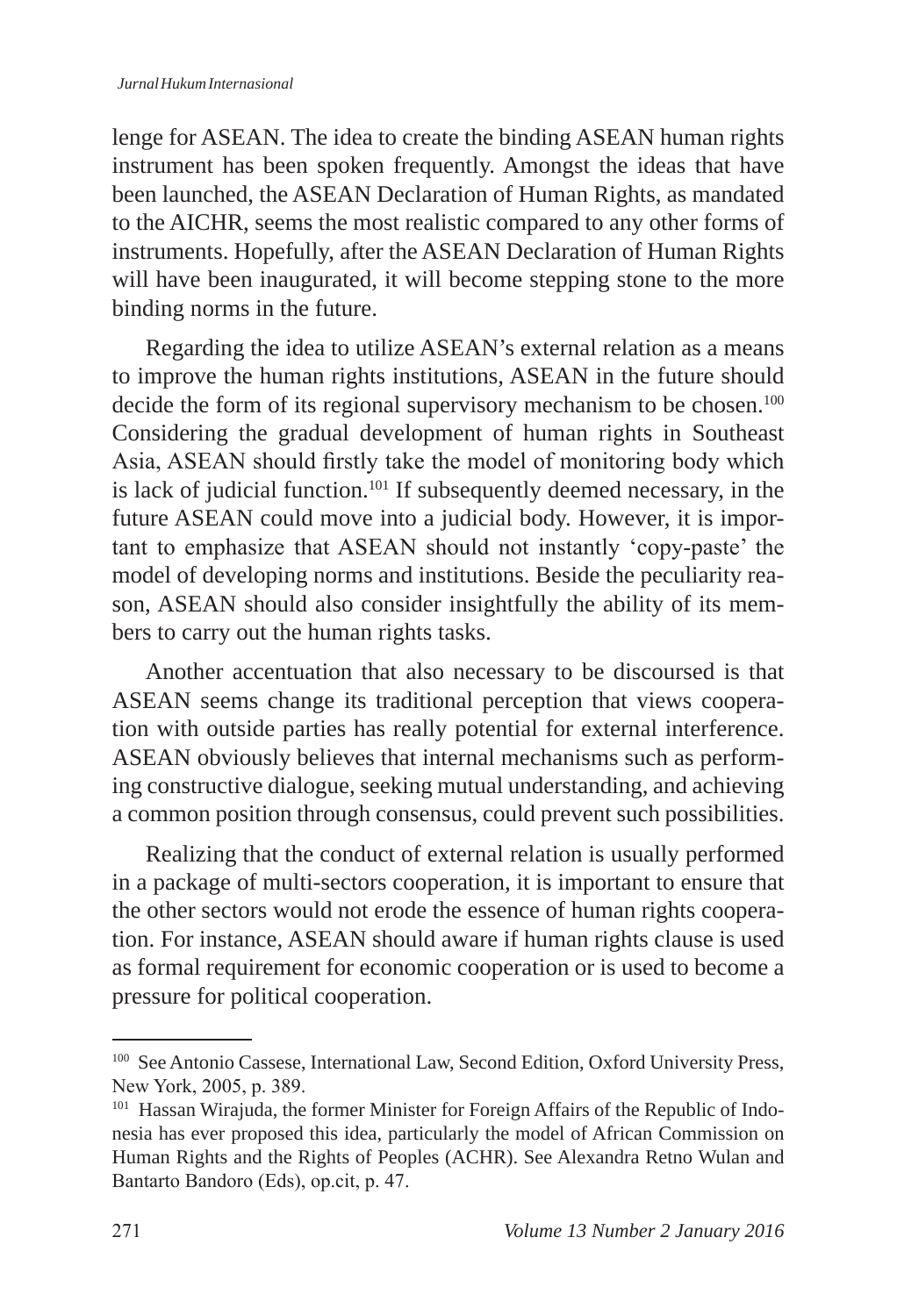The challenge could also come to ASEAN if the cases of a grave violation of human rights occurred again in the Southeast Asia region and subsequently have significant impacts to the peace and security situation. Because, in such situation ASEAN has to deal with the issues like Humanitarian Intervention or Responsibility to Protect, in which the regional resilience and the non-interference principle would be examined.

#### **REFERENCES**

#### *ASEAN Documents*

- ASEAN (Bangkok) Declaration
- ASEAN Political-Security Blueprint
- Cha-Am Hua Hin Declaration on the Intergovernmental Commission on Human Rights.
- Charter of the Association of Southeast Asian Nations
- Declaration of ASEAN Concord Charter of the Association of Southeast Asian Nations
- Joint Communique of the 26<sup>th</sup> ASEAN Ministerial Meeting, Singapore, 23-24 July 1993,
- Joint Communique of the Thirty-First ASEAN Ministerial Meeting Manila, Philippines, 24-25 July 1998
- Joint Communique of the 34th ASEAN Ministerial Meeting Hanoi*,* 23-24 July 2001
- Joint Communiqué of the 36th ASEAN Ministerial Meeting Phnom Penh, 16-17 June 2003
- Joint Communique of the 38<sup>th</sup> ASEAN Ministerial Meeting, Vientiane, 26 July 2005
- Joint Communique of the 41<sup>st</sup> ASEAN Ministerial Meeting, Singapore, 21 July 2008
- Joint Declaration The ASEAN-EC Ministerial Meeting Brussels, 21 November 1978
- Joint Statement on Political Issues The Foreign Ministers of ASEAN Member States and Member States of the European Community, Kuala Lumpur, 8 March 1980
- Joint Statement the Foreign Ministers of the Member States of the European Community and ASEAN London, 13-14 October 1981
- Joint Declaration The Fifth ASEAN-EC Ministerial Meeting, Dublin, 15-16 October 1984
- Joint Declaration The Sixth ASEAN-EC Ministerial Meeting Jakarta, 20-21 October 1986
- Joint Declaration The Ninth ASEAN-EU Ministerial Meeting Luxembourg, 30-31 May 1991
- Joint Declaration The Tenth ASEAN-EC Ministerial Meeting Manila, 29-30 October 1992
- Joint Declaration The Eleventh ASEAN-EU Ministerial Meeting Karlsruhe, 22-23 September 1994
- Joint Declaration The Twelfth ASEAN-EU Ministerial Meeting Singapore, 13-14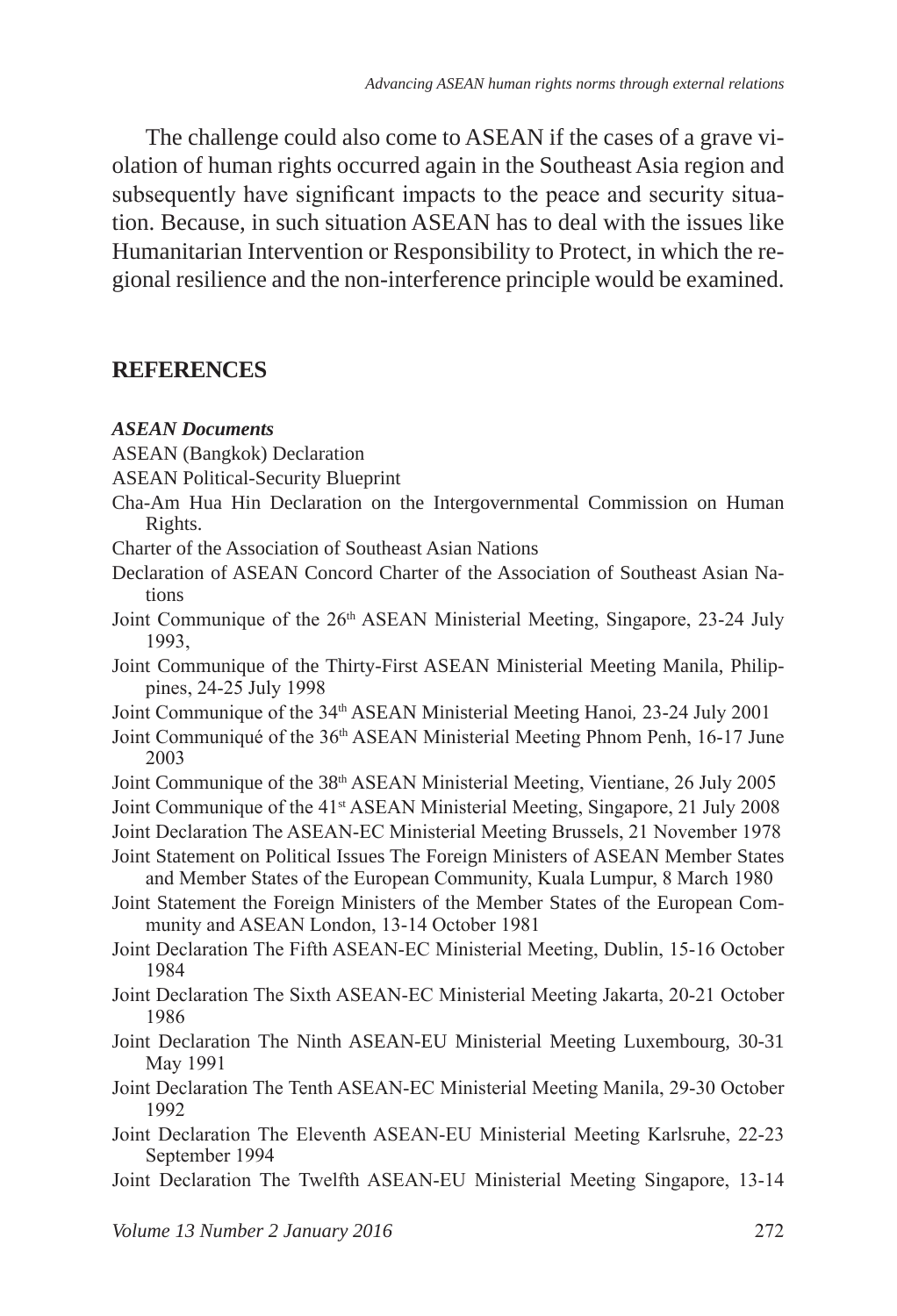February 1997

- Vientiane Declaration of the Thirteenth ASEAN-EU Ministerial Meeting, Vientiane, 11-12 December 2000
- Joint Co-Chairmen's Statement, 14<sup>th</sup> EU-ASEAN Ministerial Meeting, Brussels, 27-28 January 2003
- Joint Co-Chairmen's Statement of the 16<sup>th</sup> EU-ASEAN Ministerial Meeting
- Nuremberg, 15 March 2007
- Joint Co-Chairmen's Statement of the 17<sup>th</sup> ASEAN-EU Ministerial Meeting (AEMM), Phnom Penh, Cambodia, 27-28 May 2009
- The 18th ASEAN-EU Ministerial Meeting Co-Chair's Statement Madrid, 26 May 2010
- Joint Statement 1st ASEAN-U.S. Leaders' Meeting, Singapore, 15 November 2009
- Joint Statement of the 2nd ASEAN-US Leaders' Meeting, New York, 24 September 2010
- Joint Vision Statement on the ASEAN-US Enhanced Partnership Plan of Action to Implement the ASEAN-US Enhanced Partnership for Enduring Peace and Prosperity (2011-2015), 22 July 2011
- Manila Declaration
- Programme of Action of the Declaration of ASEAN Concord
- Treaty of Amity and Cooperation in Southeast Asia
- Zone of Peace, Freedom and Neutrality Declaration
- Terms of Reference of ASEAN Intergovernmental Commission on Human Rights
- Terms of Reference of ASEAN Commission for the Promotion and Protection of the Rights of Women and Children

#### *Other Documents*

- *African Charter on Human and Peoples' Rights,* opened for signature june 1981 (ertered into force 21 October 1986.
- *American Convention on Human Rights* (Entered into force 18 July 1978)
- *Additional Protocol to the American Convention on Human Rights in the Area of Economic, Social, and Culture Rights* (entered into force 28 november 1969).
- Brochure of EU Council Guidelines Human Rights and International Humanitarian Law, General Secretariat of EU Council, Brussel, 2009
- *Charter of the United Nations*

Constitutive Act of African Union, 2000.

- Declaration on Principles of International Law concerning Friendly Relations and Cooperation Among States in accordance with the Charter of the United Nations, Resolution 2625 (XXV), 1970.
- Government Offices of Sweden Ministry for Foreign Affairs, Human Rights in the EU's External Relations.

Pact of Arab League.

*Protocol on the Rights of Women in Africa* (enter into force 2003).

*Universal Declaration of Human Rights* (enter into force 1948)

Vienna Declaration and Programme of Action, (enter into force 1993)

UNGA Resolution A/60/251.

The Executive Summary of the Λ L T S E Λ N B U R M A, Pressure Works: Burma